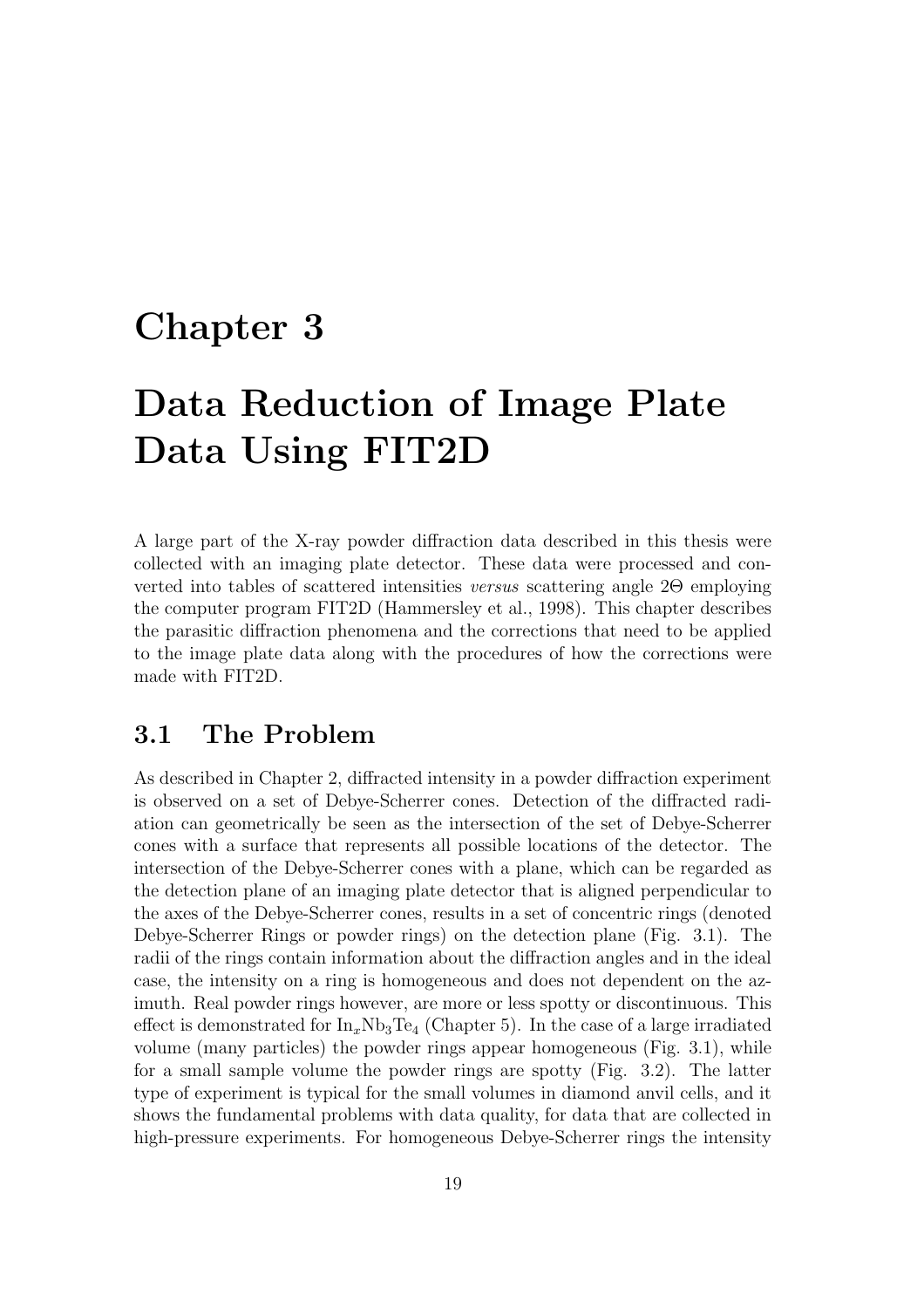as a function of the ring radius can be measured by scanning a narrow stripe of the image in radial direction (from the center outward). The resulting table of intensity versus ring radius  $(r)$  is equivalent to data collected in a conventional powder diffraction experiment with a point detector mounted on the 2Θ-arm of a goniometer. If the same procedure is applied to inhomogeneous or discontinuous Debye-Scherrer rings, intensities would be obtained, which are dependent on the direction of the radial scan. To get reliable values of the intensities, one has to do averaging over several radial scans taken along different azimuthal directions or over larger continuous segments of the Debye-Scherrer rings. The most accurate intensities are obtained, when complete or almost complete rings are used. Since the positions of all powder rings on an image are not known, the complete image plate recording has to be integrated along the azimuthal coordinate  $(\phi)$ . In the ideal case the integration is made along circles with radius r around the center of the Debye-Scherrer rings for r ranging from zero up to the border of the detector. The position of the center of the Debye-Scherrer rings on the image (denoted as beam center) is represented by two parameters  $(x_0$  and  $y_0$  coordinates). The ideal case (integration along circles) only applies, if the detector is perfectly aligned perpendicular to the incident beam. Normally this is not the case and the Debye-Scherrer rings on the image are slightly distorted and thus have an elliptical shape. The integration has to be made along curves that represent the shapes of the Debye-Scherrer rings. The sizes of the ellipses are given by one independent variable: an effective radius  $r$  that replaces the radius of the circles. Two parameters are required to describe the shape and the orientation of the integration ellipses. One of them is the angle between the principal axes of the ellipses and the coordinate axes of the image in the detector plane (tilt plane rotation angle). The other parameter is the angle between the normal of the detection plane and the direction of the incident beam (tilt angle). If wrong values for these two angles or the beam center coordinates are used for the integration, the Bragg peaks in the integrated powder pattern would suffer from peak broadening, irregular peak shapes, and wrong intensities. All four geometric parameters have to be known prior to the integration. They can be determined using the shapes of the Debye-Scherrer rings, i.e. information present on the diffraction images. Therefore the integration of the diffraction images is possible without any additional information, but then it would provide data of intensity *versus* effective radius  $r$ . This data has to be converted to data of intensity versus diffraction angle 2Θ or d-spacing, in order to be used in Rietveld refinement computer programs. To do the conversion, two additional parameters are required: the wavelength of the radiation and the distance between the sample and the detector. To determine these two parameters, additional information, not present in the image, is required - the lattice parameters of the measured compound. Errors at the stage of conversion introduce a systematic shift to the positions of the Bragg peaks in the integrated pattern and this systematic shift also affects the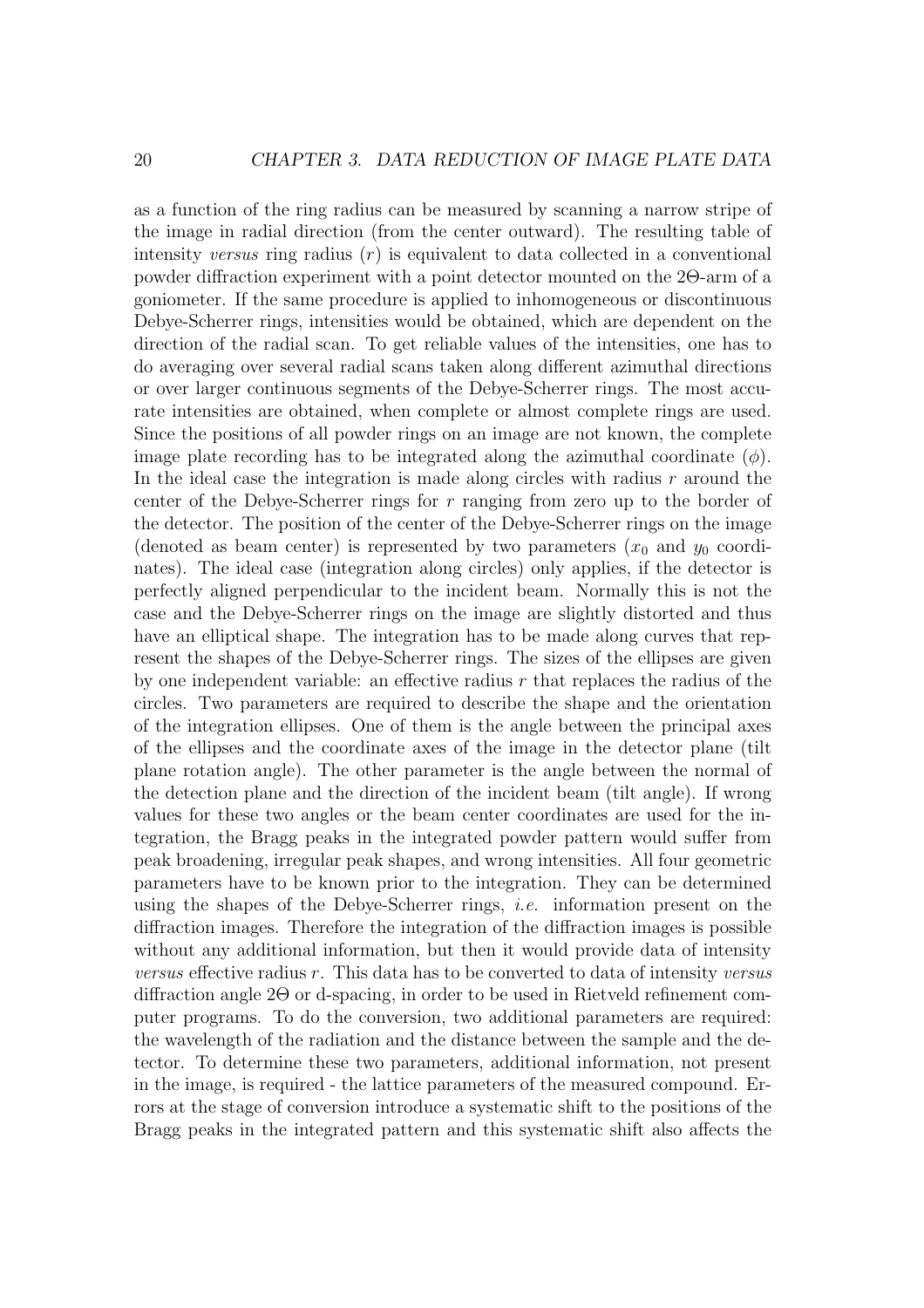lattice parameters. The intensities of the Bragg peaks are unaffected. In section 3.4 it will be described, how all six geometric parameters can be obtained with FIT2D.

Conventional Rietveld refinement programs are designed to work with data obtained from point detectors. Similar information is obtained for integrated image plate recordings, if the intensities are scaled by the circumference of the integration ellipses. Rather frequently, however, powder rings on an image plate recording are not complete, e.g. larger segments of rings can be outside the detection area if the detector was misaligned (Fig. 3.3). A shift of the detector relative to the beam can even be deliberate, because in this way the angular range and so the total number of Debye-Scherrer rings on an image can be increased. Using a shorter sample-to-detector distance would have the same effect, but there is a minimum distance, which is imposed by the spatial resolution of the image plate detector. Another reason for incomplete powder rings are parasitic diffraction phenomena (see Section 3.3). Areas on the detector affected by these phenomena have to be excluded from the integration. The integration of incomplete rings is performed in the same way as it is done for complete rings, except that excluded areas are skipped. After the integration, a different scale factor has to be used, which takes into account that the effective length of the integration curve is shorter than for complete rings. At least one half of a powder ring should be available for integration, in order to obtain its intensity with sufficient accuracy. All necessary scalings are automatically made in the integration process of FIT2D, and the resulting data of intensity versus diffraction angle 2Θ or d-spacing is equivalent to data obtained with a point detector. Additional information on how the integration of an image plate recording with FIT2D is performed, is given in Section 3.5.

### 3.2 Startup

In this and the subsequent sections data of  $Nb<sub>3</sub>Te<sub>4</sub>$  (Chapter 5, Fig. 3.3) are used to illustrate problems that are commonly encountered during the data reduction with FIT2D. After starting the program the user has to specify the amount of memory, which will be used by FIT2D to store the image plate recording. The x-dimension of the memory array also defines the maximum number of points of the resulting one-dimensional data of intensity versus diffraction angle. The allocated memory should correspond to the size of the image in pixels (Table 3.1). A larger amount of memory can be allocated, but in FIT2D's standard graphical representation, the excess memory appears as a band of zero intensity around the images. This leads to erroneous intensity values, because the integration is extended into this zero-intensity area. Reproducible results can only be obtained when the dimensions of the allocated memory match the size of the image and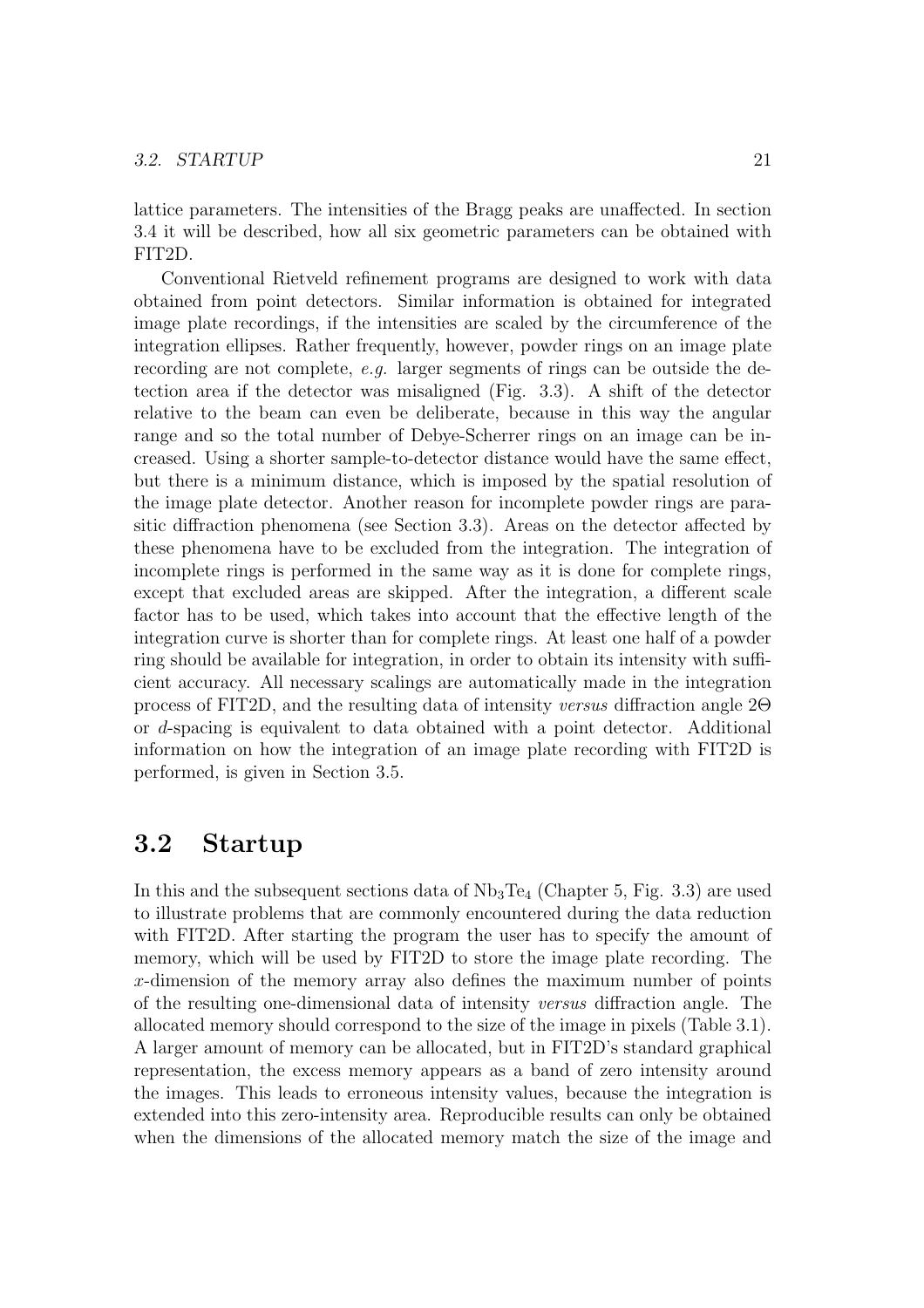Figure 3.1: X-ray powder diffraction data of  $\text{In}_x \text{Nb}_3 \text{Te}_4$  at ambient conditions, as it was recorded on a MAR3450 imaging plate detector. The sample was contained in a glass capillary of diameter 0.5 mm (irradiated volume 0.02 mm<sup>3</sup>, beam size  $0.2 * 0.2$  mm<sup>2</sup>). The wavelength of the radiation was 0.13918 Å. The small white area in the center of the image is a shadow cast by the beam stop assembly.

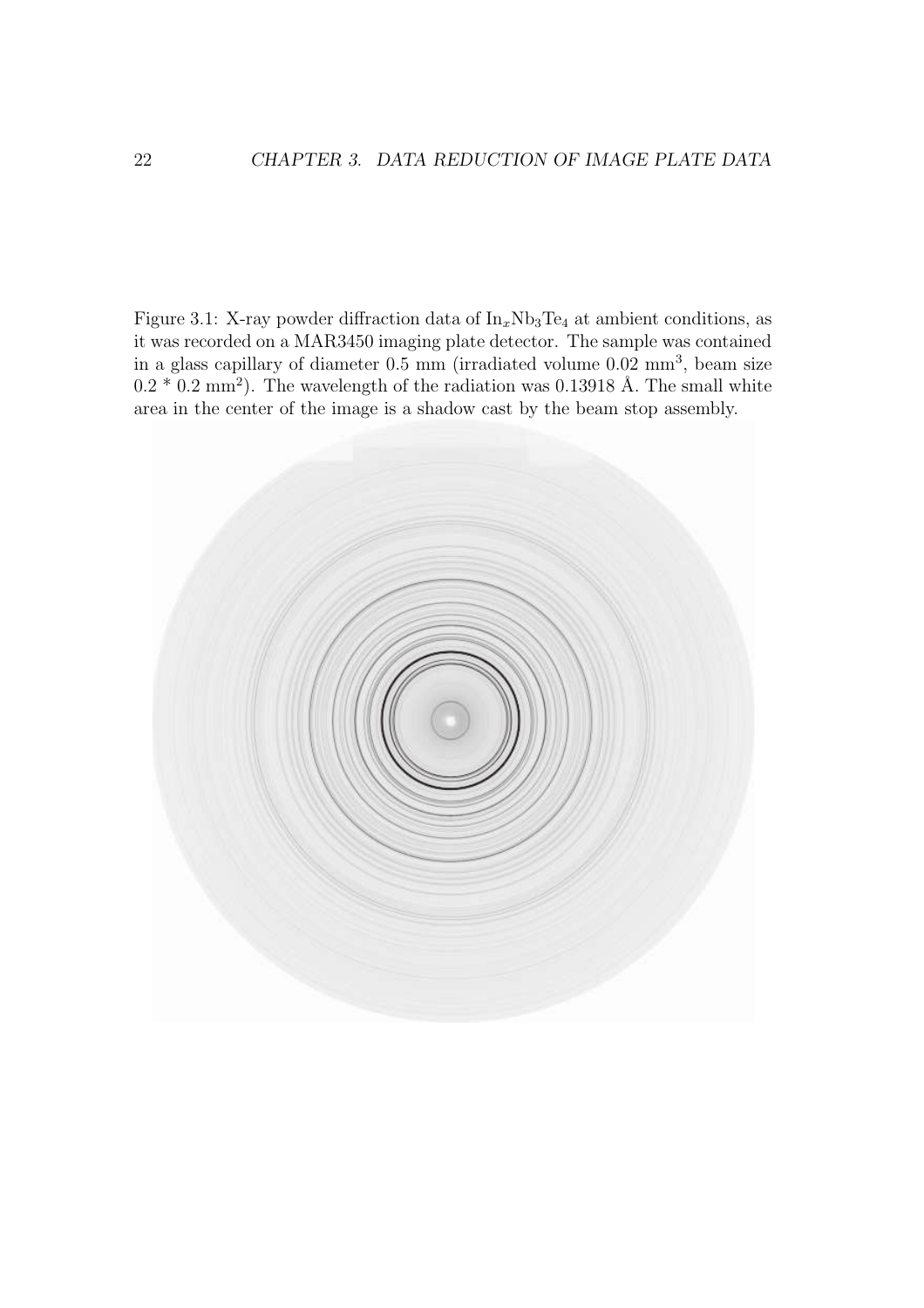Figure 3.2: X-ray powder diffraction data of  $\text{In}_x \text{Nb}_3 \text{Te}_4$  at 0.26 GPa, recorded on a MAR3450 imaging plate detector. The sample was contained in a diamond anvil cell (irradiated volume  $0.001$  mm<sup>3</sup>). The wavelength of the radiation was  $0.43133$  Å. The white area in the center of the image is a shadow cast by the beam stop assembly.

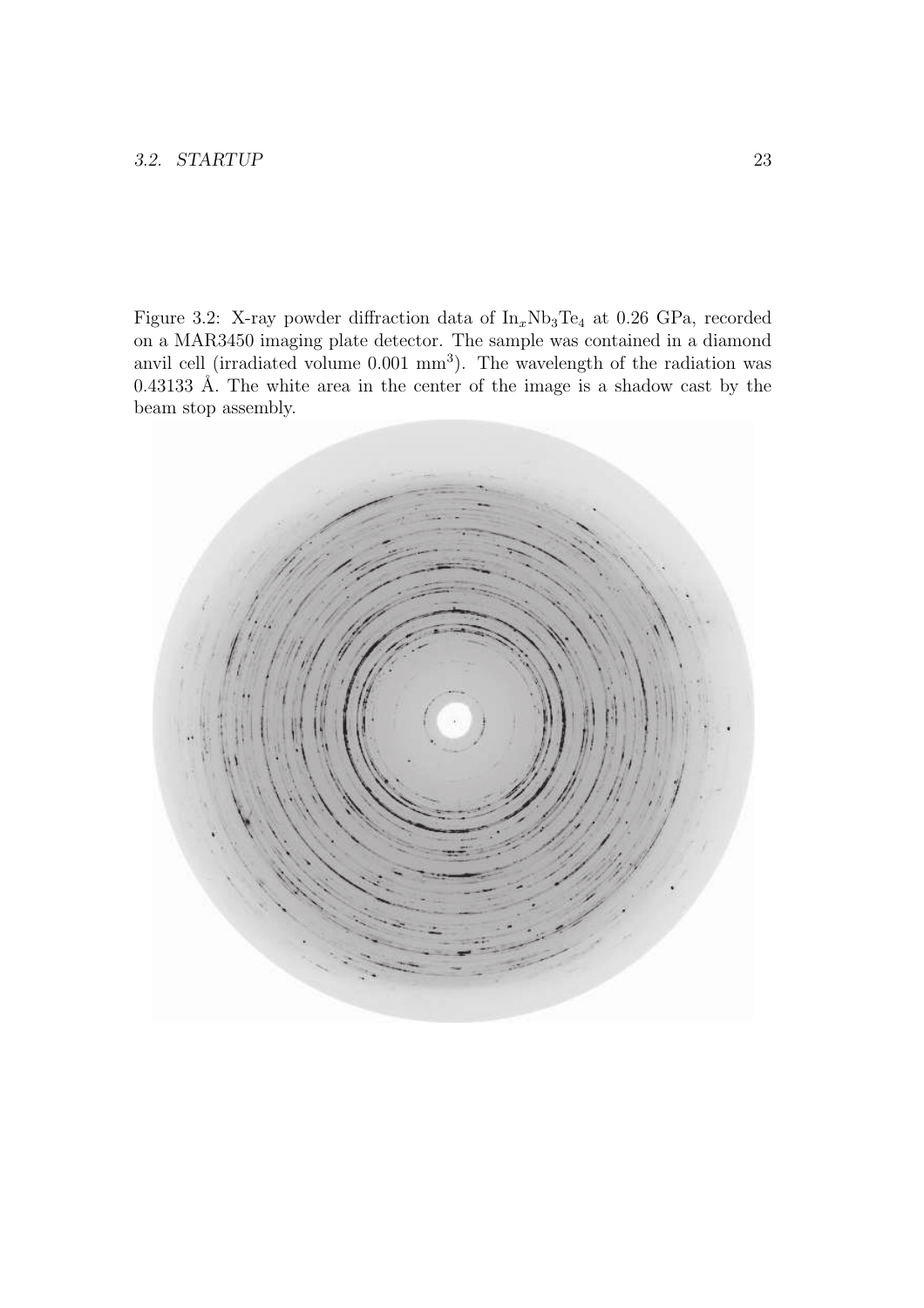Figure 3.3: X-ray powder diffraction data of  $Nb<sub>3</sub>Te<sub>4</sub>$  at 0.495 GPa, recorded with an online image plate detector (Thoms et al., 1998). The sample was contained in a diamond anvil cell. The wavelength of the radiation was  $0.37380$  Å. The vertical streak, about 2 cm right of the left edge of the image may be due to a change of the sensitivity of the detector. The light gray area in the top left quadrant of the image is a shadow cast by the beam stop assembly.

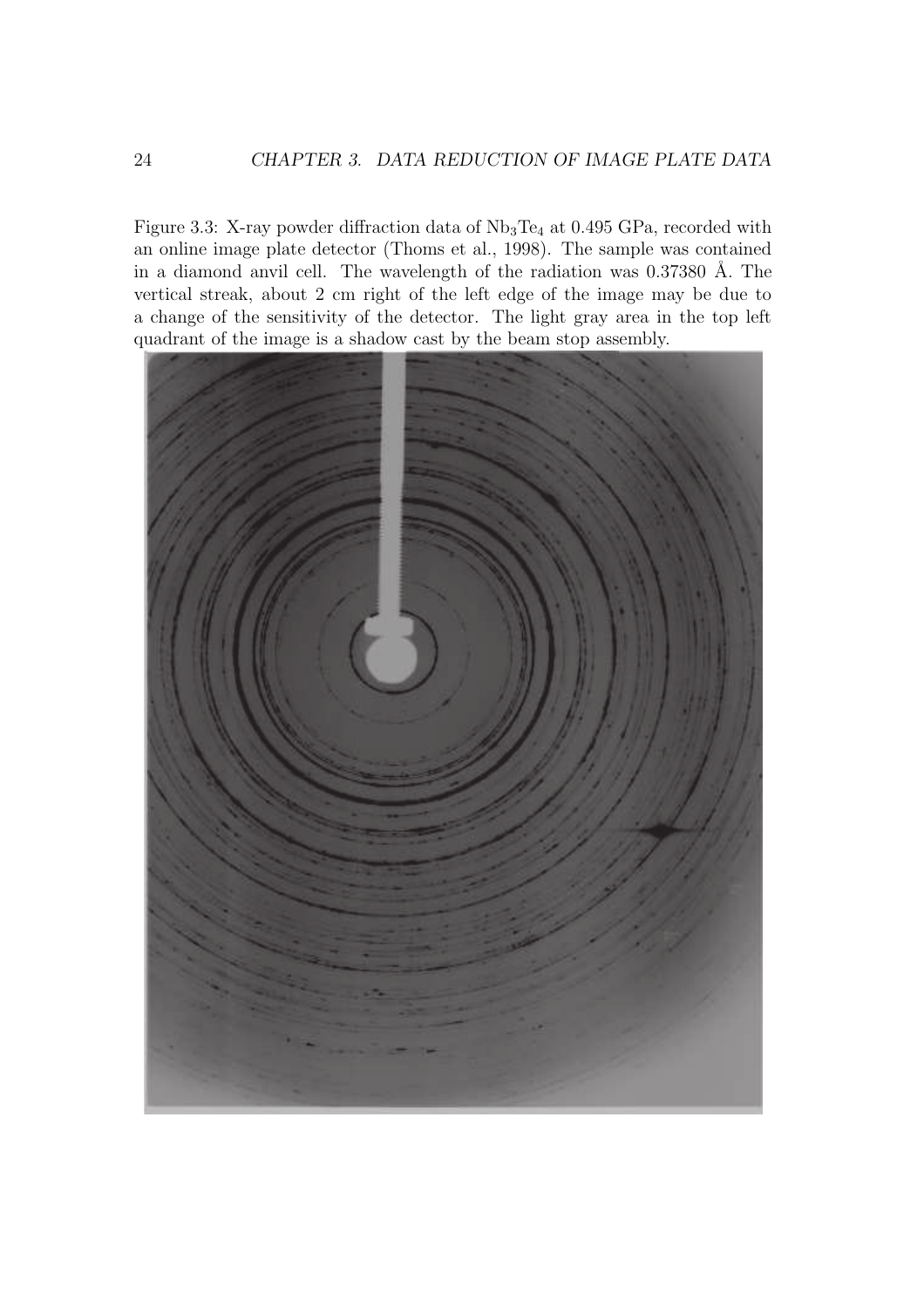Table 3.1: Comparison of the image plate formats used in this work. Mar3450 and Mar2300 are generated by the Marresearch Mar345 detector. ".DAT"is a free binary format that is generated by the online image plate detector, which was available at beamline ID30 (Thoms et al., 1998). n/a means that the information is not required in FIT2D, since the format is automatically recognized.

|                             | Mar3450 | Mar2300 | ".DAT"         |
|-----------------------------|---------|---------|----------------|
| automatically recognized    | yes     | yes     | no             |
| image size - x [pixels]     | 3450    | 2300    | 3024           |
| image size - y [pixels]     | 3450    | 2300    | 3728           |
| pixel size - $x \, [\mu m]$ | 100     | 150     | 77.06          |
| pixel size - y $[\mu m]$    | 100     | 150     | 80.11          |
| record type                 | n/a     | n/a     | integer 2 byte |
| integer type                | n/a     | n/a     | signed         |
| swap bytes                  | n/a     | n/a     | yes            |
| Start data at byte          | n/a     | n/a     |                |

the full image is displayed (FULL UNZOOM). However, an increase of the xdimension can be useful, since it allows better oversampling (see Section 3.5).

Image plate recordings in several different formats can be read by FIT2D. Some formats are automatically recognized (Table 3.1). For other formats the exact values of the image dimensions, along with information about the data records have to be supplied manually. If the image is not displayed correctly, the reason is most probably a wrong value for one of these parameters. During input of the data, one can also select, whether a flat field correction and a spatial distortion correction will be applied to the image. The flat field correction has to be applied, if different areas of the image plate detector have a different sensitivity. The correction is calculated using an image of the detection area uniformly exposed with radiation of the same wavelength, which has been used in the acquisition of the image for that the correction is intended. The correction image should be available at the beamline. However, because of the difficulties generating a large uniformly irradiated area, it seems to be troublesome to obtain a reliable correction image and often the beamline scientists cannot provide such an image. Moreover, it would only be valid for a short duration, since the sensitivity of image plate may change with age.

To correct for spatial distortion, a well defined grid mask is placed directly in front of the detector and an image of this mask is recorded. The correction is made by comparing the recorded image to the mask itself. More details on the correction procedures can be found, e.g., in Stanton et al. (1992). Modern detectors, like the MAR3450, have been calibrated during assembly and the man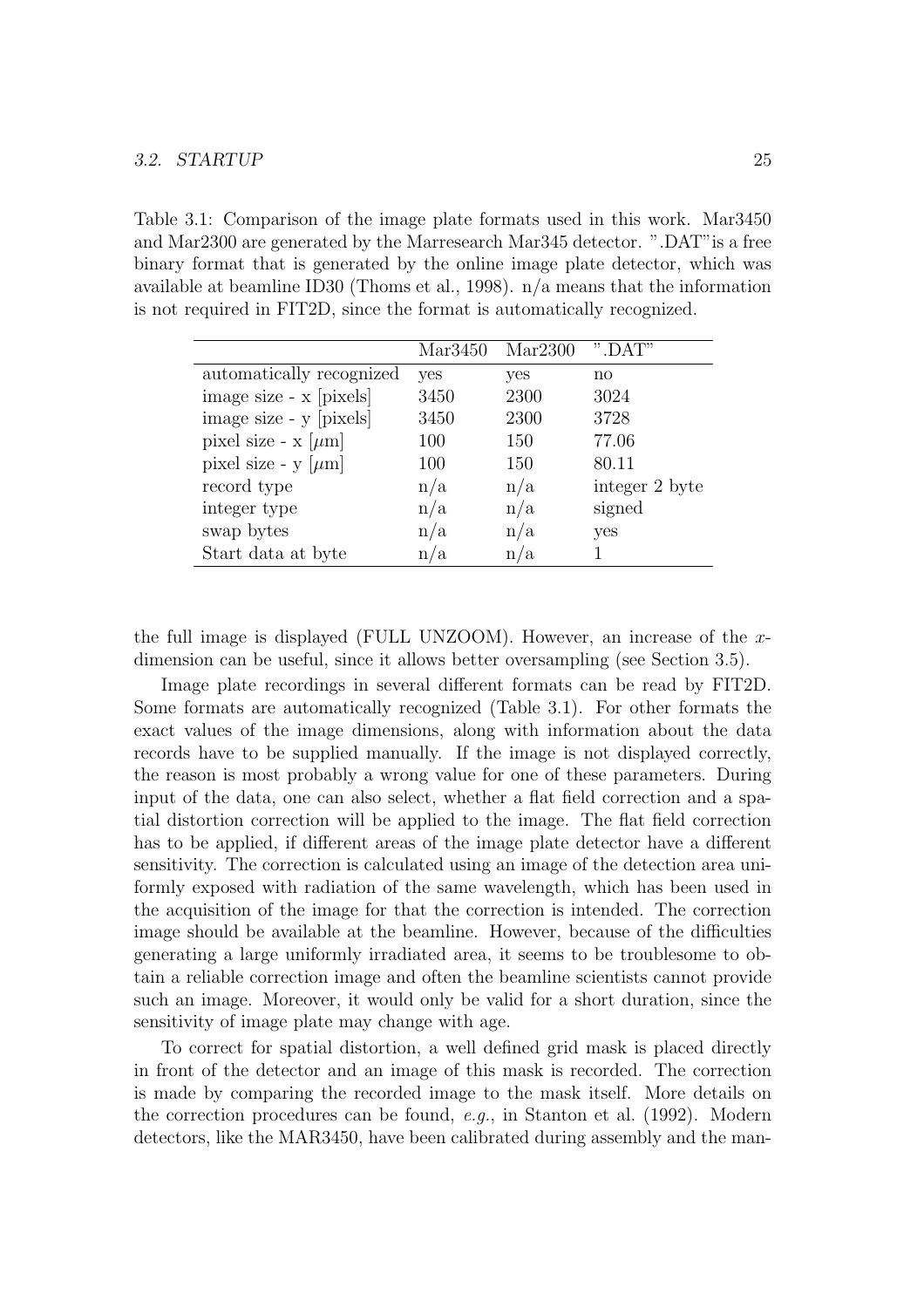ufacturers claim that these calibrations are valid for the lifetime of the detector. Therefore, no additional calibration is necessary for these detectors.

The image plate recordings used in this thesis were obtained using a MAR3450 detector and an online image plate reader designed at beamline ID30 of the ESRF (Thoms et al., 1998) (denoted as Thoms detector). No flat field and spatial distortion corrections were applied to the data collected with the MAR3450 detector. Data collected with the Thoms detector, were only corrected for spatial distortion. A flat field correction would also be required (Fig. 3.3), but it had to be omitted, because no flat field correction file was available.

## 3.3 Using Masks

As already indicated in Section 3.1, it is sometimes necessary to exclude areas of the image plate recording from the subsequent steps of the data reduction. These phenomena will be discussed in the next paragraphs. Several tools, denoted as masks, exist in FIT2D, which are used to define an overlay for an image. Pixels located below the overlay are subsequently excluded from any data processing procedures, but the image itself is not changed. There are circular masks (denoted peak masks) in several different sizes. These masks are most convenient to exclude small, isolated areas of the image. Larger, continuous areas can be excluded by drawing a free-form polygonal region using the polygon mask tool. These two types of masks have to be applied manually, but there is also an automatic mask, the so called threshold mask. When this mask is used, the image is searched for pixels, whose intensities are above or below (can be specified) a given threshold value and all pixels that fulfill the criterion are masked. Finally, two tools (unmask peak and unmask polygon) are available to delete or modify already defined masks.

#### 3.3.1 Objects in the beam path

When scattered or diffracted radiation hits a solid object, the radiation is blocked and a shadow of the object is cast on the detection area. Sources of these shadows can be the beam stop assembly (Figs. 3.1, 3.2  $\&$  3.3) or the diamond anvil cell, if it is not properly aligned. Since these objects are usually made of metal, all radiation, including sections of the Debye-Scherrer cones, that interacts with the objects is absorbed, but depending on the distance of the object from the detector, some amount of scatter radiation reaches the detector in the shaded areas. The intensities in the shaded areas are completely unrelated to the intensities in the non-shaded parts of the image. E.g. in the experimental setup, which was used to record the image shown in Fig. 3.2, the beam stop assembly was directly in front of the imaging plate and in the shaded area an intensity of  $33 \pm 3$  counts is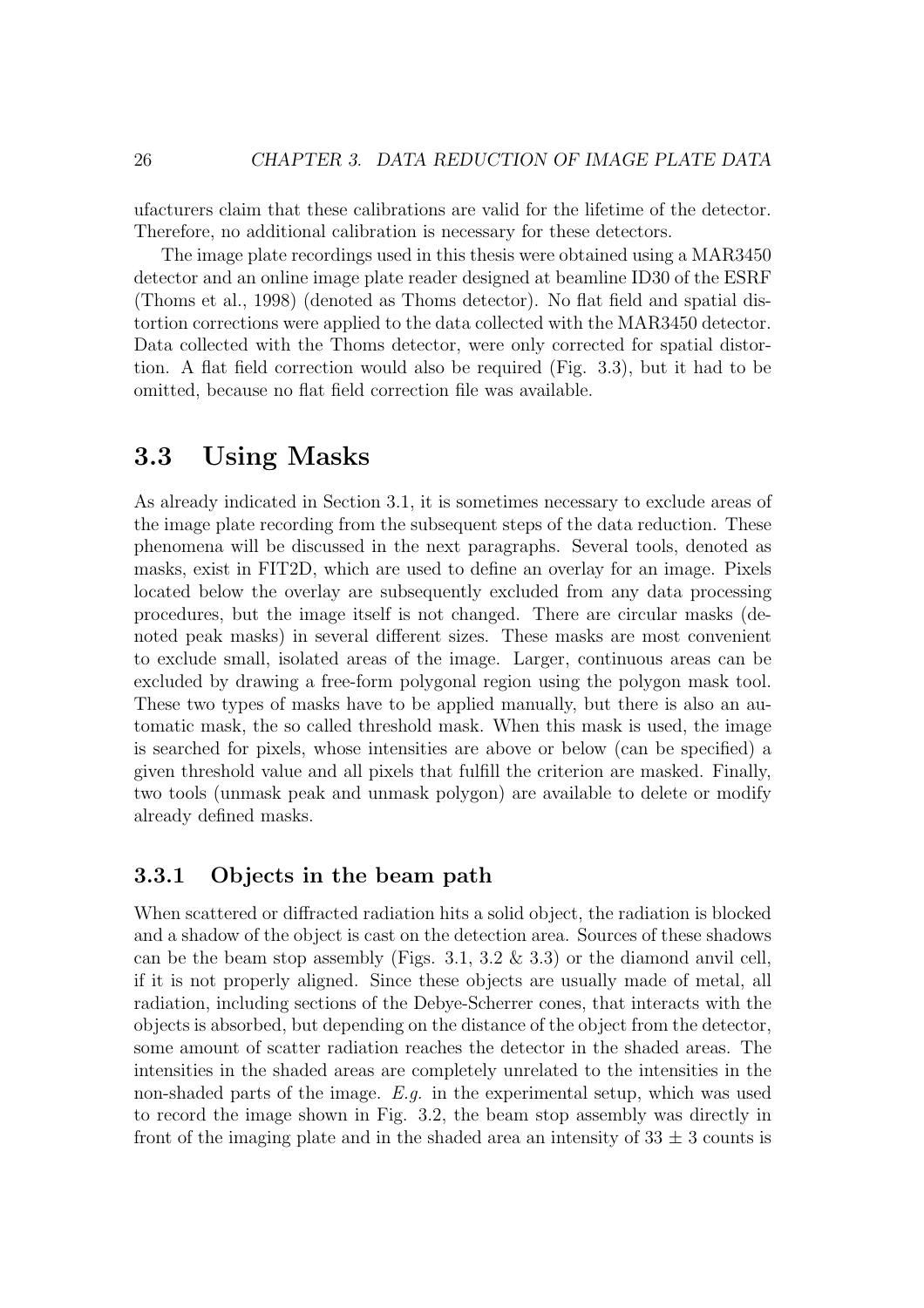measured, while the background intensity in a non-shaded area is about  $680 \pm 10$ counts. In the experiment, where the image of Fig. 3.3 was recorded, the beam stop was several cm away from the detector and intensities of  $550 \pm 50$  counts are measured in the shaded area versus  $1700 \pm 100$  counts in the background outside the shadow.

All types of shadows result in a different (lower) background. Circular shaped shadows, which are centered at the beam center can be problematic, if Debye-Scherrer rings lay under a shaded area. If not treated, the corresponding Bragg reflections would have an intensity of zero. (Of course, due to the behavior of the background one knows that the "zero"is an artifact). Irregularly shaped shadows which cut off only parts of the powder rings, also introduce systematic errors into the peak intensities, but the background does not show a characteristic behavior. Thus one can not identify that these peak intensities are wrong (Fig. 3.4). In FIT2D, the polygon mask tool is most convenient to mask the beam stop assembly (Fig. 3.5). In this particular case the mask has also a positive effect on the profile fitting, since after masking the beam stop, the background around the first Bragg peak becomes straight and is thus more easy to define (Fig. 3.4).

#### 3.3.2 Overexposed spots

The components of an image plate detector system, especially the photomultiplier, impose a limitation to the dynamic range of the detector. The detection process in an image plate detector works as follows: X-rays interact with  $Eu^{2+}$ ions, which are present in a layer of (usually) BaFBr:Eu in the image plate. The  $Eu^{2+}$  are ionized to  $Eu^{3+}$  and fast electrons are generated. These electrons become trapped close to their point of origin at sites with anion vacancies. The amount of trapped electrons is proportional to the intensity of the X-rays. During read-out, the image plate is scanned pixel by pixel with red light from a He-Ne laser. The red light causes the electrons to leave the traps and to recombine with the  $Eu^{3+}$ , thereby emitting blue luminescence radiation. The intensity of the luminescence radiation is proportional to the amount of previously trapped electrons, *i.e.* it is proportional to the intensity of the X-rays. For each pixel the intensity of the luminescence light is measured with a photomultiplier; the output signal of the photomultiplier is digitized and stored. The MAR3450 detector uses data records with a length of 17 bits (0 to 131071) to store the intensity information of one pixel, while the Thoms detector uses data records of 14 bits (0 to 16383). The level of intrinsic noise of an image plate detector system is very low and weak signals (single photons) can be detected. The detector shows a linear response to the detected signal over its complete dynamic range, which encompasses five or six orders of magnitude. (The non-linearities of the photomultiplier are compensated during digital data processing.) Above a specific intensity level however, the response of the photomultiplier becomes independent of the initial intensity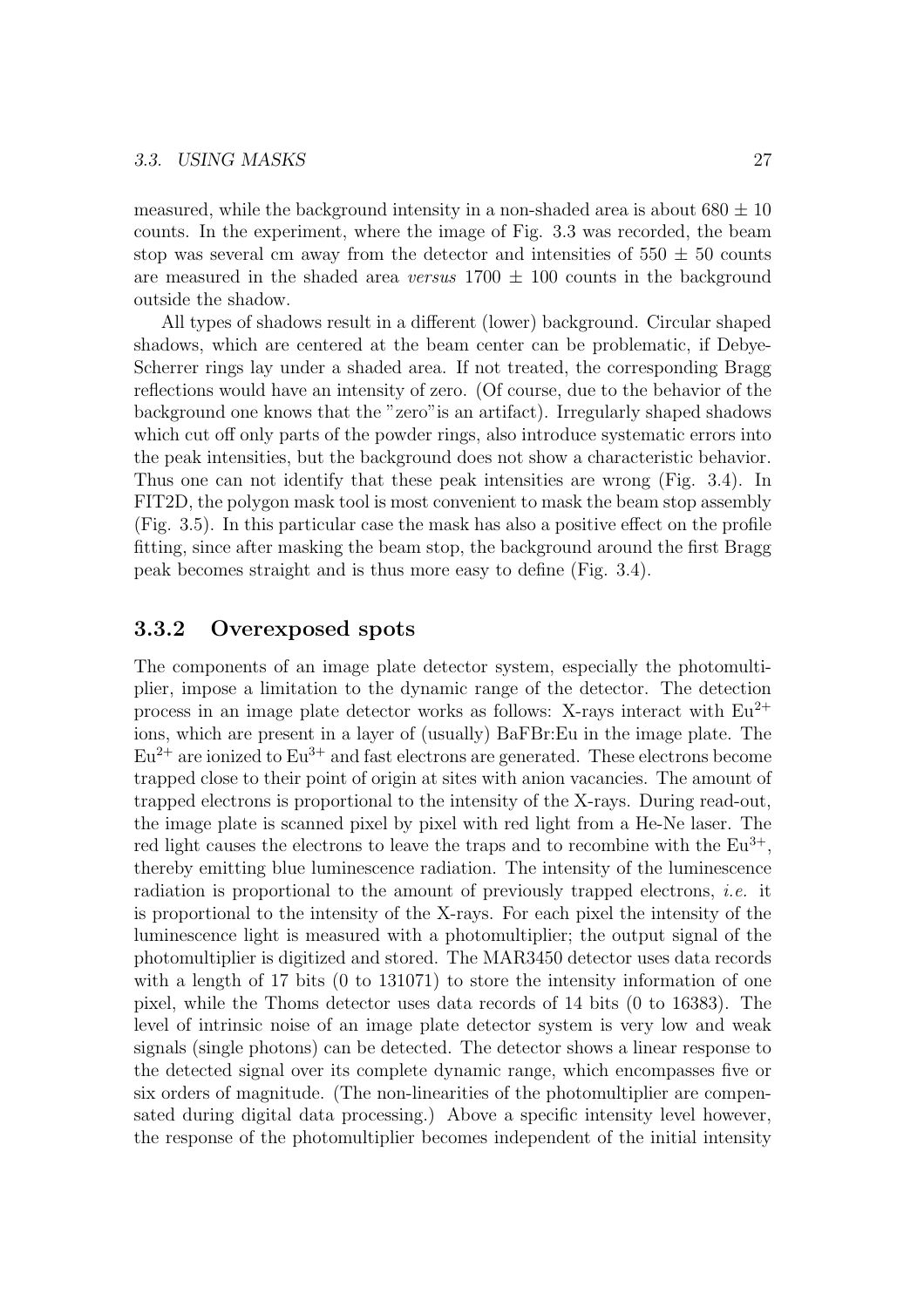Figure 3.4: The scattered intensity of  $Nb<sub>3</sub>Te<sub>4</sub>$  as a function of the scattering angle 2Θ, obtained from the integration of image plate recordings. The dashed line corresponds to an image, which was integrated without applying any corrections (Fig. 3.3), while the solid line corresponds to data where the area shaded by the beam stop was excluded (Fig. 3.5). Note the different background- and peak intensities at lower angles.<br> $\overline{\phantom{a}}$ 

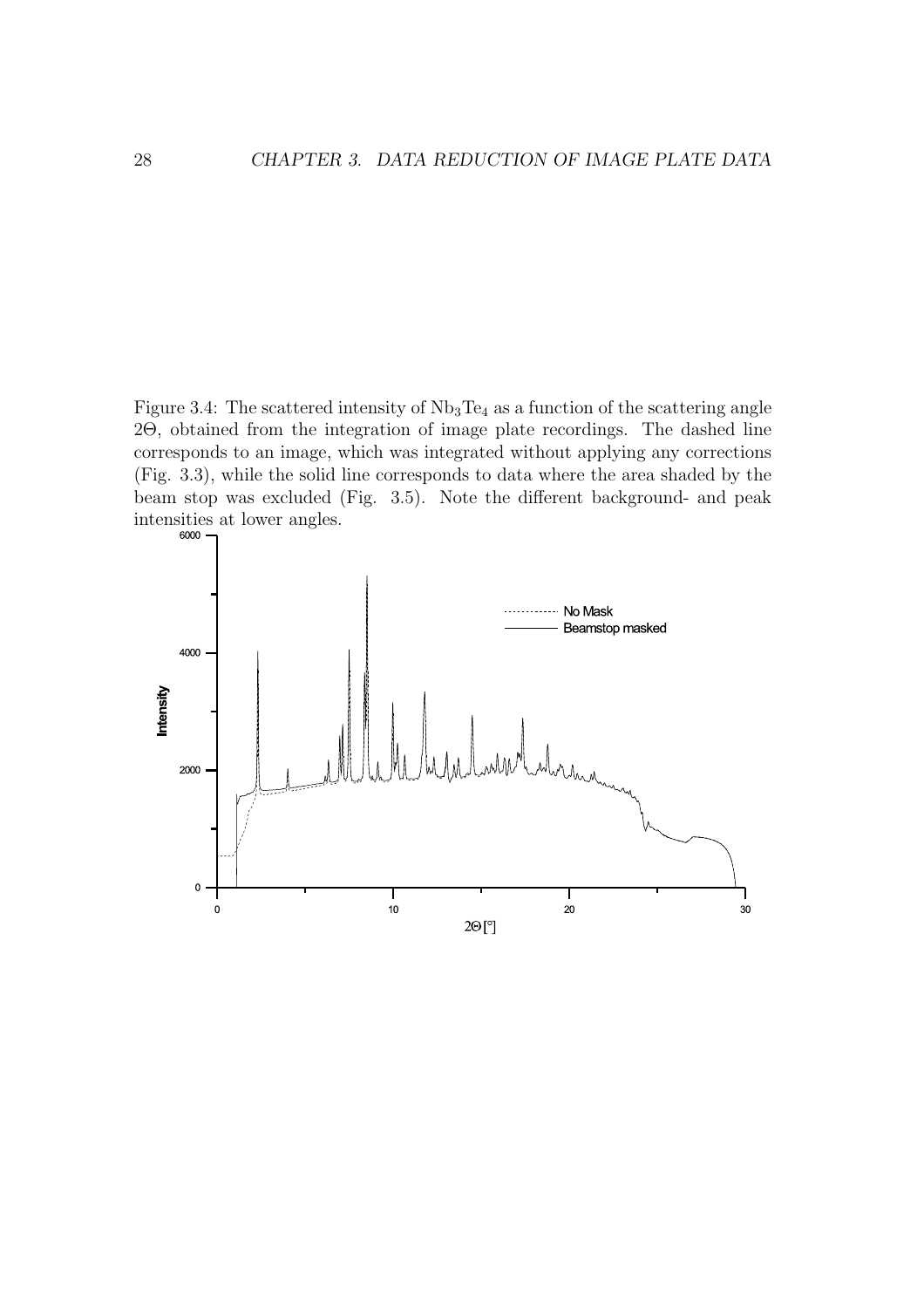Figure 3.5: Application of a polygon mask to the image of Fig. 3.3, with the purpose to exclude the regions affected by the shadow of the beam stop from the integration. The masked area is colored in white.

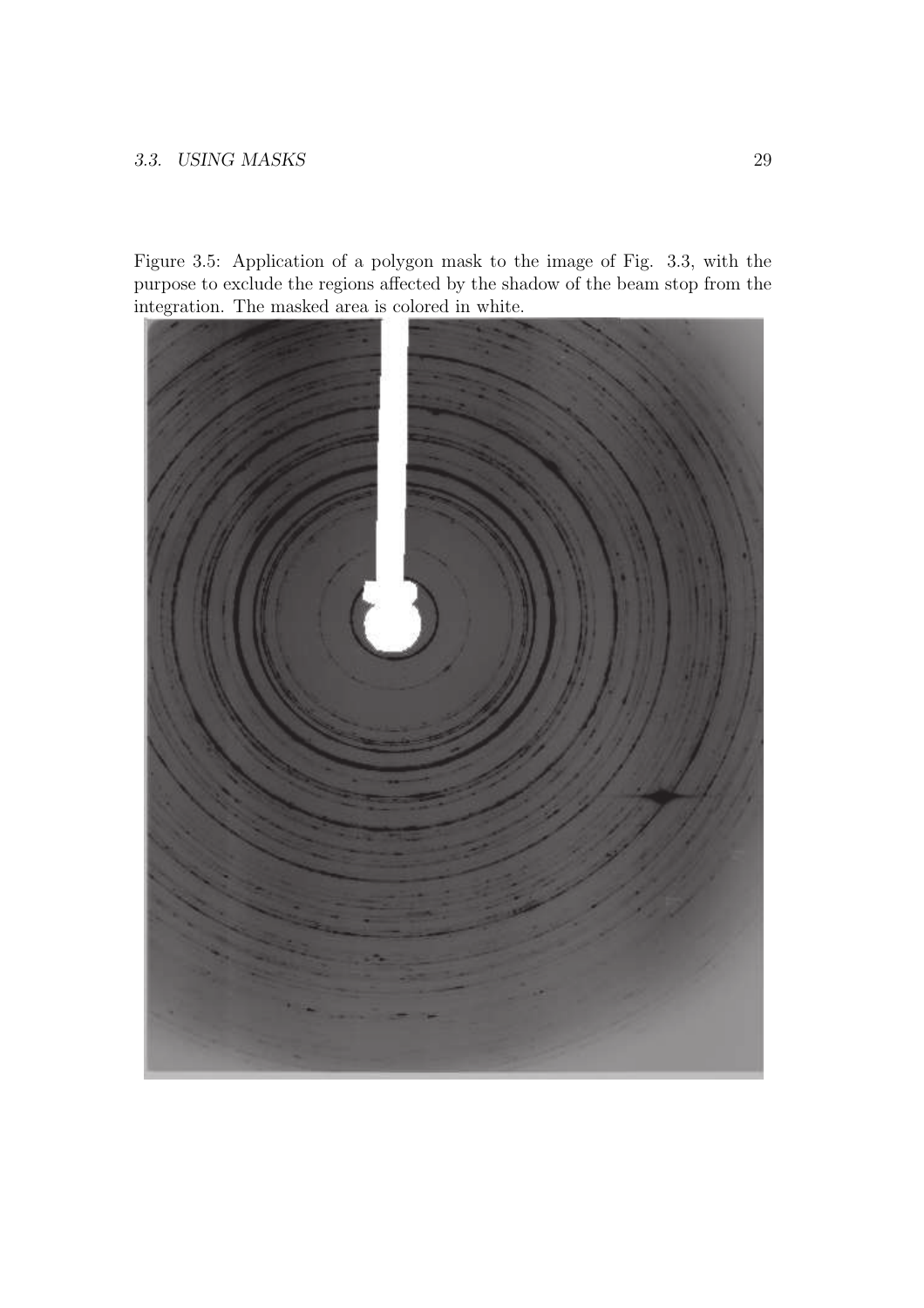and a constant output is obtained. Here the photomultiplier is saturated. The same intensity is found for all pixels, where a saturation of the photomultiplier has occurred. This intensity corresponds to the maximum value expressible in a data record. Affected pixels are denoted as overexposed pixels; an area consisting of overexposed pixels is denoted as overexposed spot or overexposed area. It is noted that in overexposed areas blooming can occur.<sup>1</sup> Therefore, pixels adjacent to overexposed areas also appear more intense than they would be based on the detected amount of radiation.

On image plate recordings collected in X-ray powder diffraction at high pressures, overexposed areas can be found in single crystal diffraction spots, which originate at the diamond anvils (see next section). They can also be found as the maxima of diffraction spots of very large crystallites of the powder sample and in this case they are located on the Debye-Scherrer rings or very closely nearby 2 (Fig. 3.6). It must be noted, that overexposed spots can be much more intense than average spots on the powder rings. It is possible that the intensity at the non-overexposed flanks of overexposed spots is higher than at the center of average spots. So, even if there are only a few overexposed spots on each powder ring, they can have a huge impact on the peak intensities of the integrated data of intensity versus diffraction angle and they are a source of systematic errors. Overexposed spots are also a source of peak broadening or the reason of irregular peak shapes. It is thus necessary to exclude not only overexposed pixels, but also the region round the overexposed pixels. I.e., in the case of a well defined diffraction spot with an overexposed center, the complete spot must be excluded. While significant differences of the peak intensities are observed prior to and after the exclusion of overexposed spots (Fig. 3.7), the removal of additional segments of the Debye-Scherrer rings (about 30◦ ) does not change peak intensities visibly.

Finding overexposed areas with FIT2D is straightforward, if a threshold mask is used (Fig. 3.6). The value of the threshold depends on dynamic range of the detector. For the Thoms detector a value of 15000 and for the MAR3450 detector a value of 100000 have been used.<sup>3</sup> After the overexposed areas have been found, the environment of the overexposed spots can be masked using a peak mask or a polygon mask (Fig. 3.8).

<sup>1</sup>Blooming denotes the migration of the electrons to adjacent pixels, where they cause secondary ionization of Eu. In an imaging plate this may occur when a large amount of electrons is generated simultaneously, e.g. when the signal is strong enough to cause saturation of the detector.

<sup>&</sup>lt;sup>2</sup>The lattice strain can be different for large crystallites than it is for crystallites of average size. Therefore there can be slightly different lattice parameters.

<sup>3</sup>These values were smaller than maximum possible values to account for noise and the fading of the image.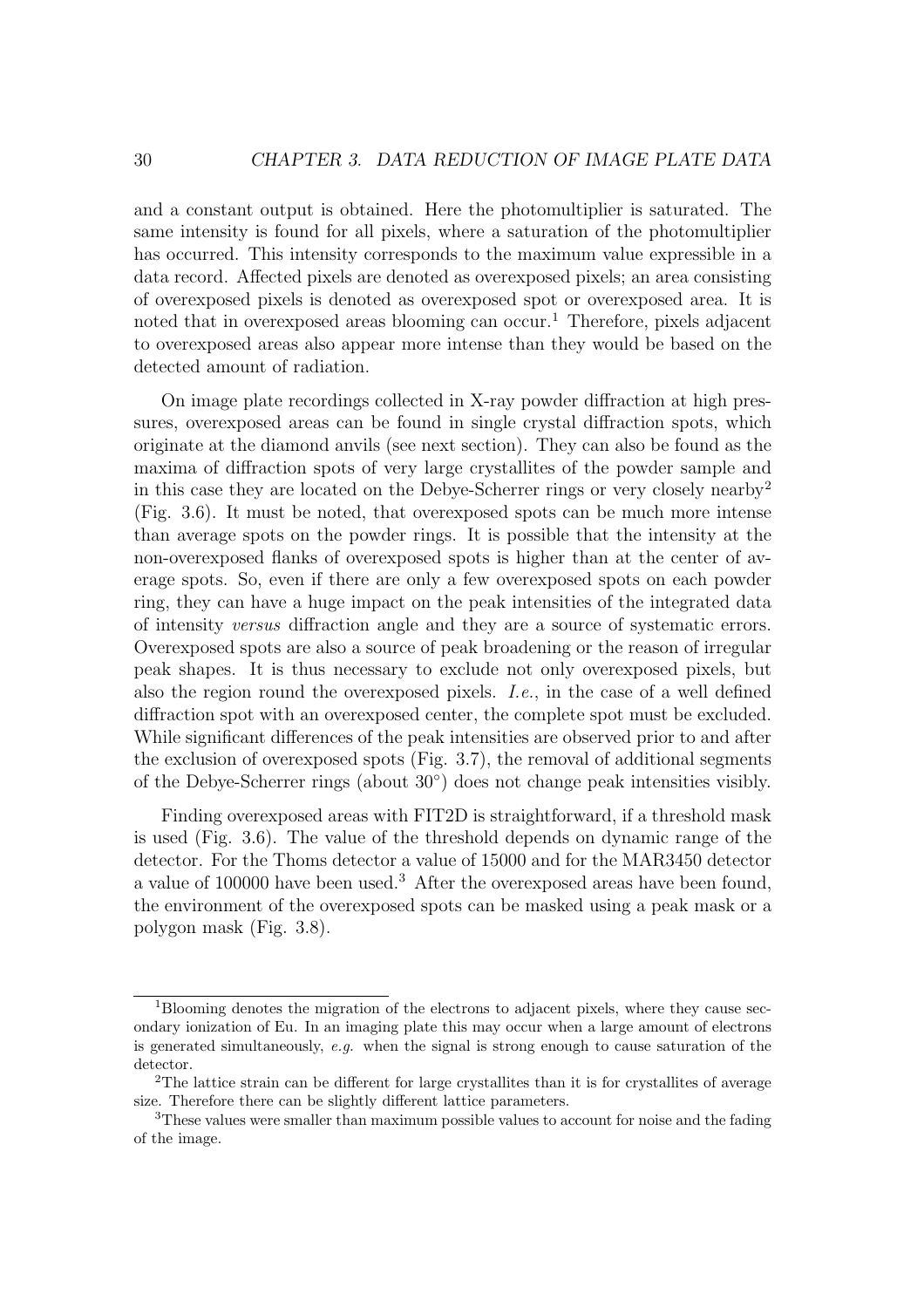#### 3.3. USING MASKS 31

Figure 3.6: Excerpt of the image of Fig. 3.3 with the overexposed spots marked as white areas. The overexposed spots are part of the powder rings. They were found by the application of a threshold mask.



Figure 3.7: The scattered intensity of  $Nb<sub>3</sub>Te<sub>4</sub>$  as a function of the scattering angle 2Θ, obtained from the integration of image plate recordings. The dashed line corresponds to an image, where the area shaded by the beam stop was excluded (Fig. 3.5), while the solid line corresponds to data where additionally overexposed spots were excluded (Fig. 3.8). Note the different intensities of the Bragg peaks.<br> $\frac{6000}{2}$ 

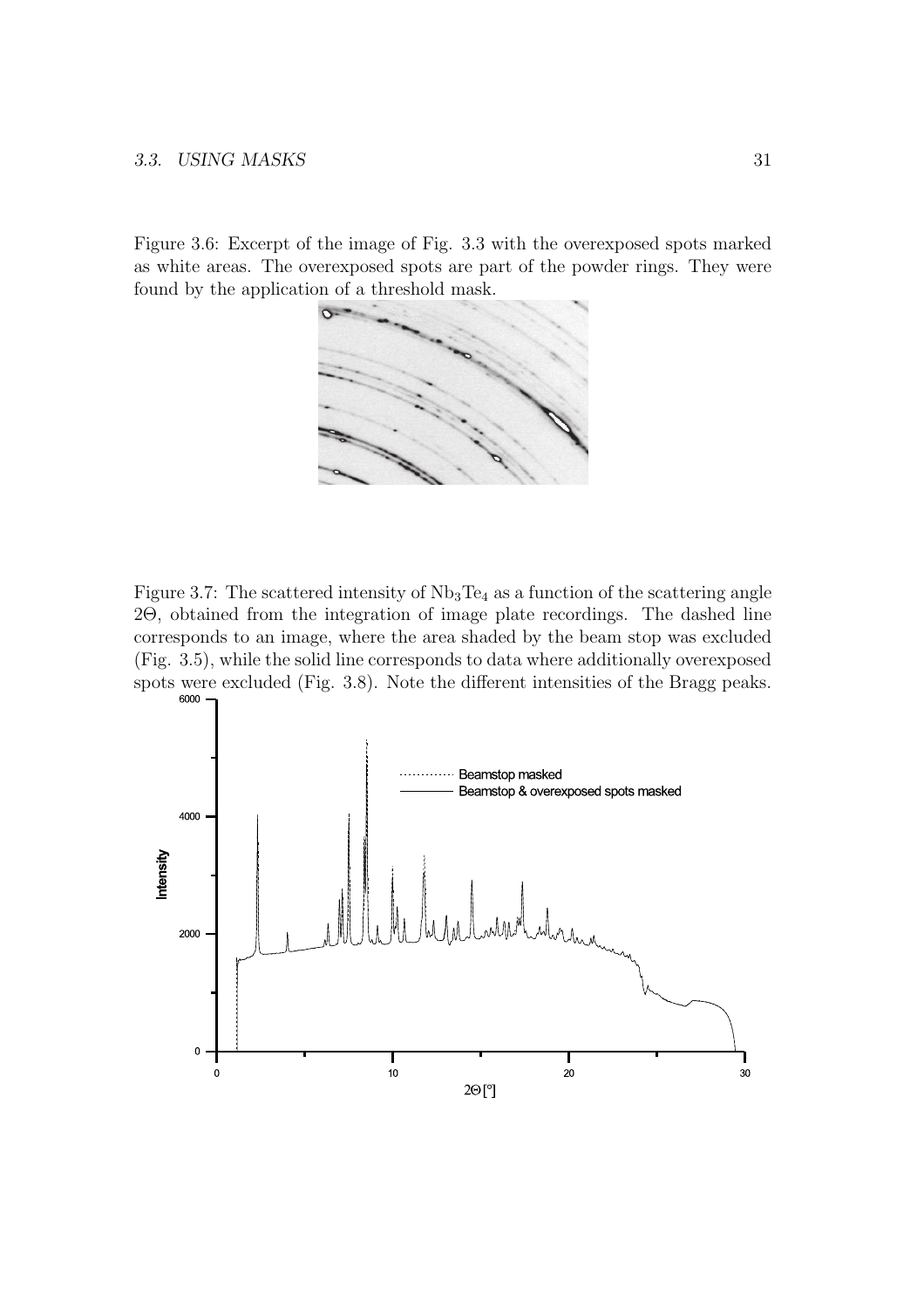Figure 3.8: Image of Fig. 3.3 after subsequently applying several masks. Firstly, a polygon mask was used, with the purpose to exclude the regions affected by the shadow of the beam stop from the integration. Next a a threshold mask was applied, to exclude overexposed areas and finally a peak mask was applied multiple times to exclude the areas around overexposed spots on the powder rings. The masked area is colored in white.

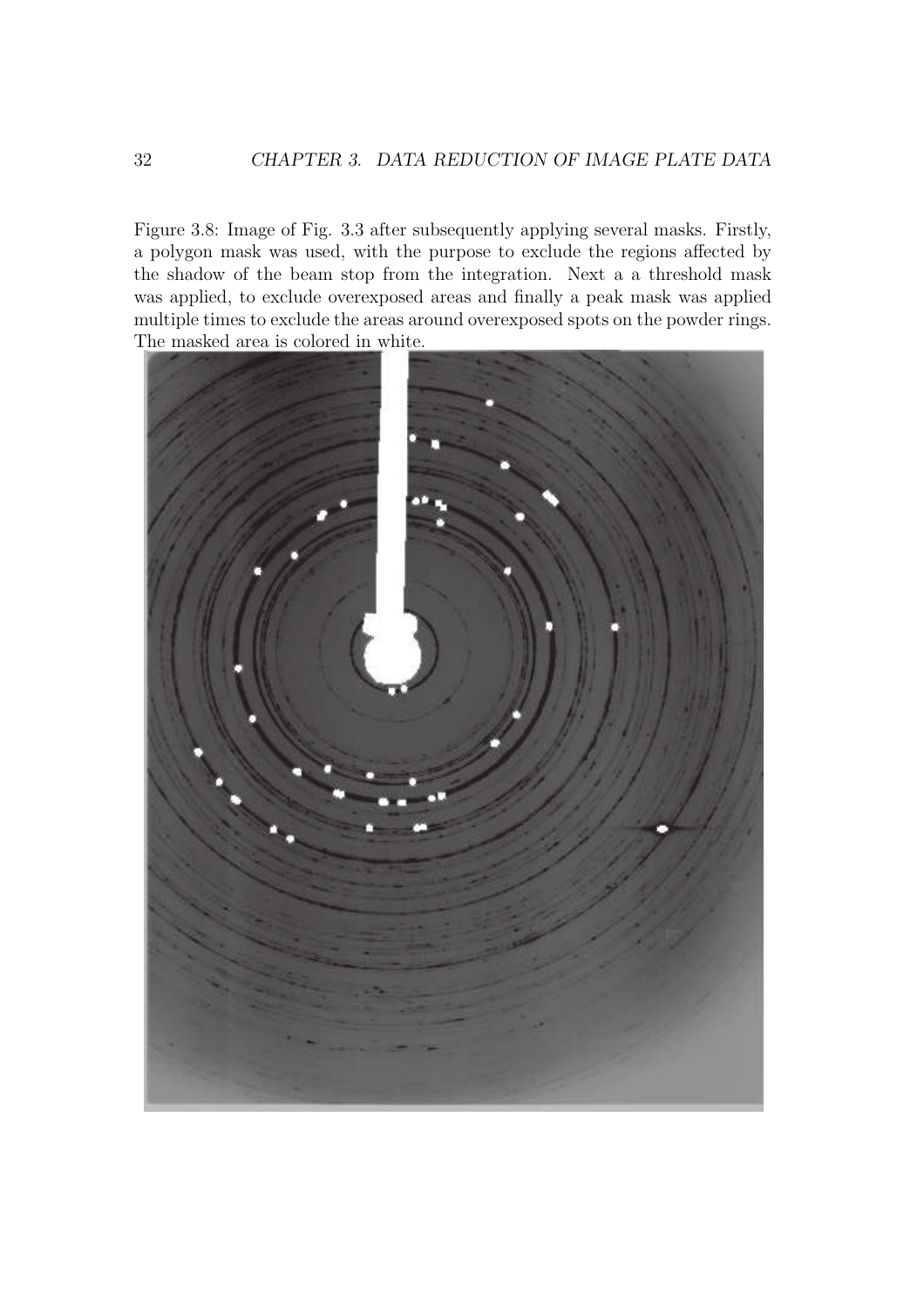Figure 3.9: Excerpt of the image of Fig. 3.3 showing a diamond single crystal reflection. Note the streaks that originate at the diffraction spot.



#### 3.3.3 Diffraction from impurity phases

In high-pressure diffraction experiments, different materials are exposed to the radiation and contributions of all of these phases can be found in the diffraction data. Air scattering and scattering by the (amorphous) pressure transmitting medium contribute to the background. This is usually not treated at this stage of the data reduction (see Section 3.6).

There are contributions of at least two additional crystalline phases - the diamond anvils and the pressure calibration standard - present at all times. The diamond anvils consist of large single-crystalline diamonds and in the diffraction image, their contributions appear either as very intense and broad spots (Fig. 3.9) or as diffuse streaks and Kossel lines. Diamond spots can appear anywhere on an image, but due to their high intensities and their size, they can be identified easily, even if they overlap with the powder rings.

For the pressure calibration using the ruby luminescence method, a small single crystal of ruby is inserted into the sample volume. The size of the ruby is not much larger than the average grain size of the polycrystalline sample and on an image plate recording, the ruby spots have about the same intensities as diffraction spots of typical powder grains of the sample. Like diamond reflections, the ruby spots appear at random locations on the image, but an identification is only possible, if they are isolated and not overlapping with a powder ring (Figs. 3.10 & 3.11) (Overlap has to be resolved at a latter stage of the data processing, see Section 3.6). However, in the integrated powder pattern of intensity versus diffraction angle, one cannot distinguish, if a particular Bragg peak corresponds to a real powder ring, or if it corresponds to an isolated diffraction spot of a single crystalline impurity phase (Fig. 3.12) and thus these diffraction spots should be excluded from the image prior to the integration.

For pressure calibration using an internal standard, the standard material, which is polycrystalline, is mixed into the sample and all that is stated here also applies to other polycrystalline impurity phases, which can be  $e.g.$  a crystalline pressure medium or impurities of the sample. In the diffraction pattern, a poly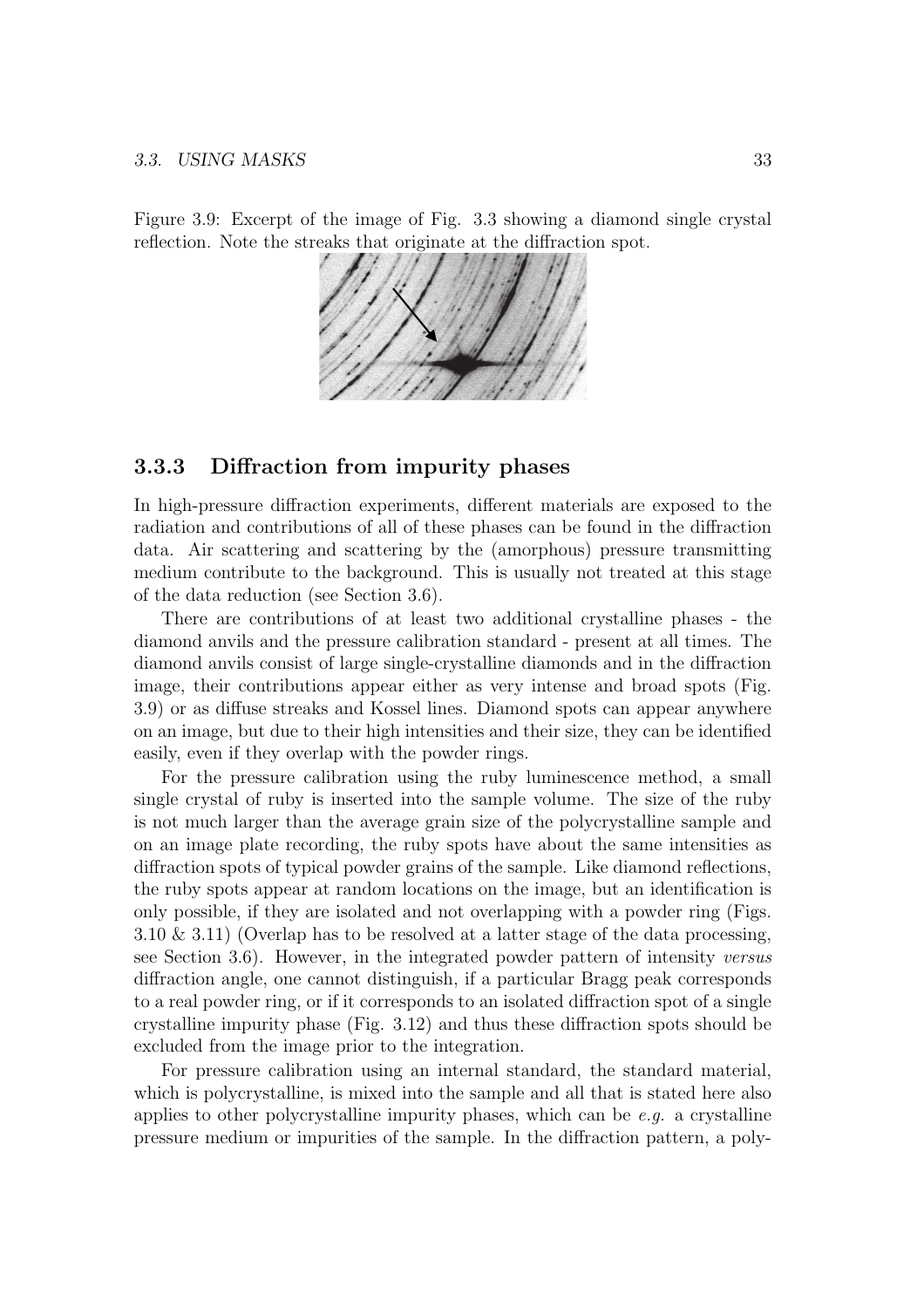Figure 3.10: Excerpt of the image of Fig. 3.3 showing an isolated diffraction spot originating from a single crystalline impurity phase, most probably from one of the rubies.



Figure 3.11: Excerpt of the image of Fig. 3.3 showing an single crystalline diffraction spot close to a powder ring. The origin of this spot is most probably a ruby.

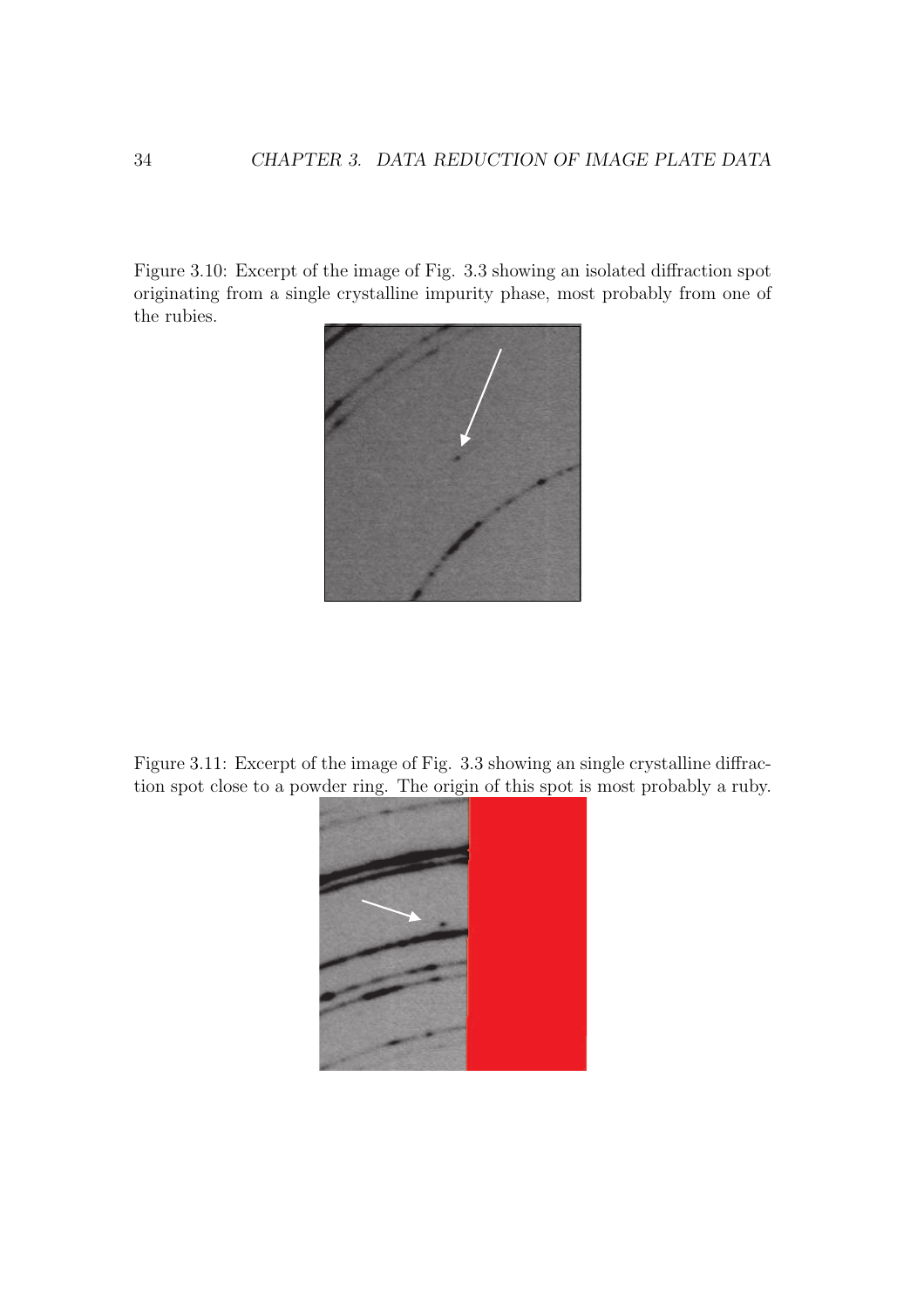Figure 3.12: The scattered intensity of  $Nb<sub>3</sub>Te<sub>4</sub>$  as a function of the scattering angle 2Θ, obtained from the integration of image plate recordings. The dashed line corresponds to an image, where the area shaded by the beam stop and overexposed spots were excluded (Fig. 3.8), while the solid line corresponds to an image where also the diffraction spots originating from impurity phases and minor errors as described in Section 3.3.4 were excluded (Fig. 3.14). Note the absence of the peak at about 9 ◦ and at about 17◦ in the latter data.

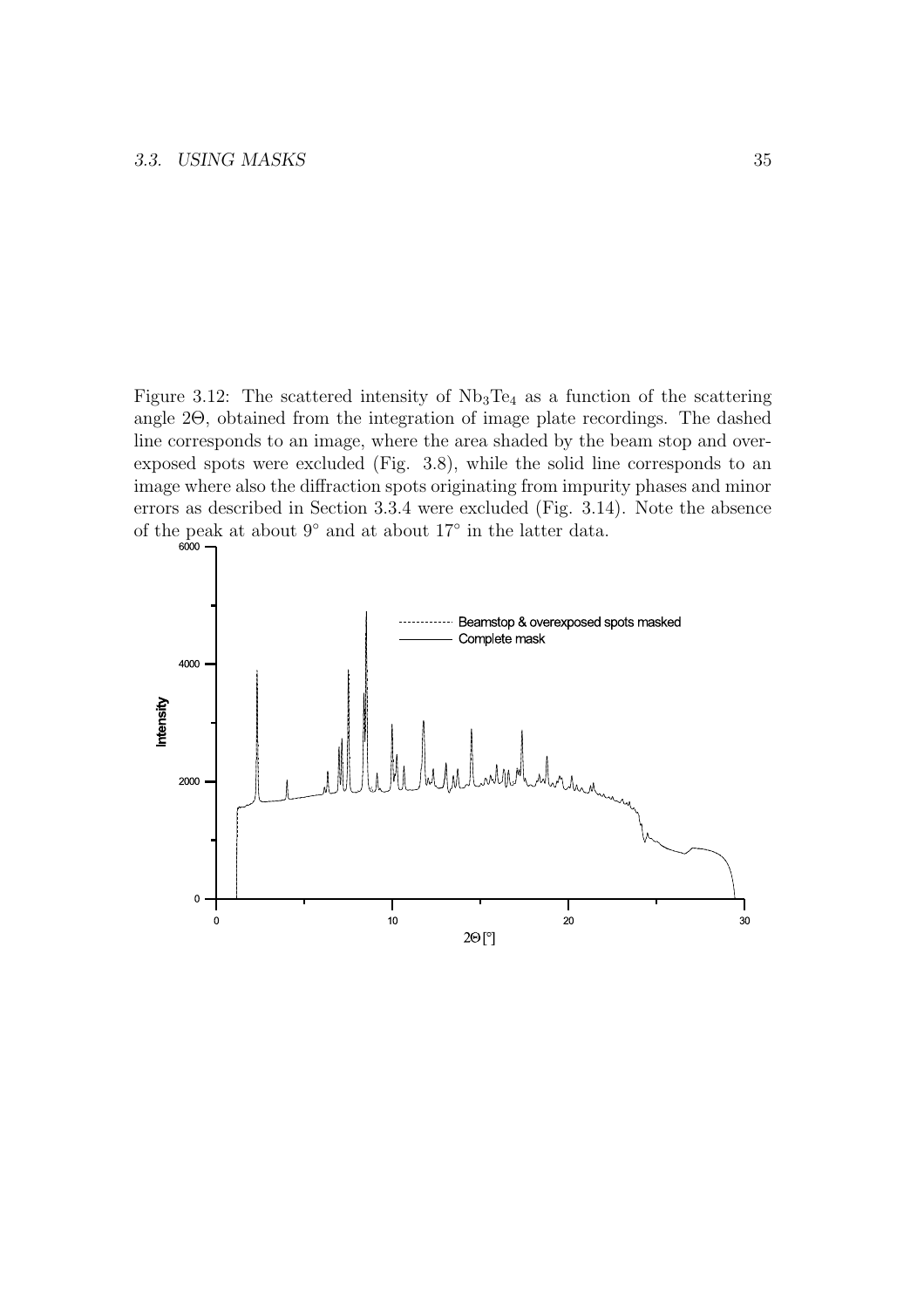Figure 3.13: Excerpt of the image of Fig. 3.3 showing diffraction of a polycrystalline impurity phase with strong texture.



crystalline impurity phase appears as an additional set of Debye-Scherrer rings. A distinction between the different phases in the image plate recording is possible only under a few favorable conditions. It is most easy, if the number of particles of the sample is much larger than the number of crystallites of the standard or when the impurity phase shows a high degree of texture. In this cases, the additional rings are more discontinuous than the powder rings of the sample, or the rings only consist of a few spots (Fig. 3.13). If required, such "rings"can even be excluded from the integration. If the different phases have similar particle statistics but a different crystallinity, resulting in different widths of the powder rings for each phase, a distinction of the different phases can also be possible. In other cases, a distinction of different phases using only one image is not possible. An identification of all phases can be made if two or more images are used, recorded at different pressures or temperatures, if structural phase transitions occur or if the materials have different compressibilities. However, only powder rings, which do not overlap, can be identified by using one of these methods. In the case of overlap, or if the impurity phase is required (pressure calibration), other ways to handle impurity phases have to be used (see Section 3.6).

Isolated single crystal spots or strongly textured Debye-Scherrer rings of impurity phases can be excluded with FIT2D using either peak masks or polygon masks, depending on the size of the diffraction spots (Fig. 3.14).

#### 3.3.4 Miscellaneous minor defects

In addition to the phenomena discussed in the Sections 3.3.1 – 3.3.3, other areas with incorrect intensities can be found on an image plate recording. Often, these defects are due to the instrument or the diffraction setting. If radiation, which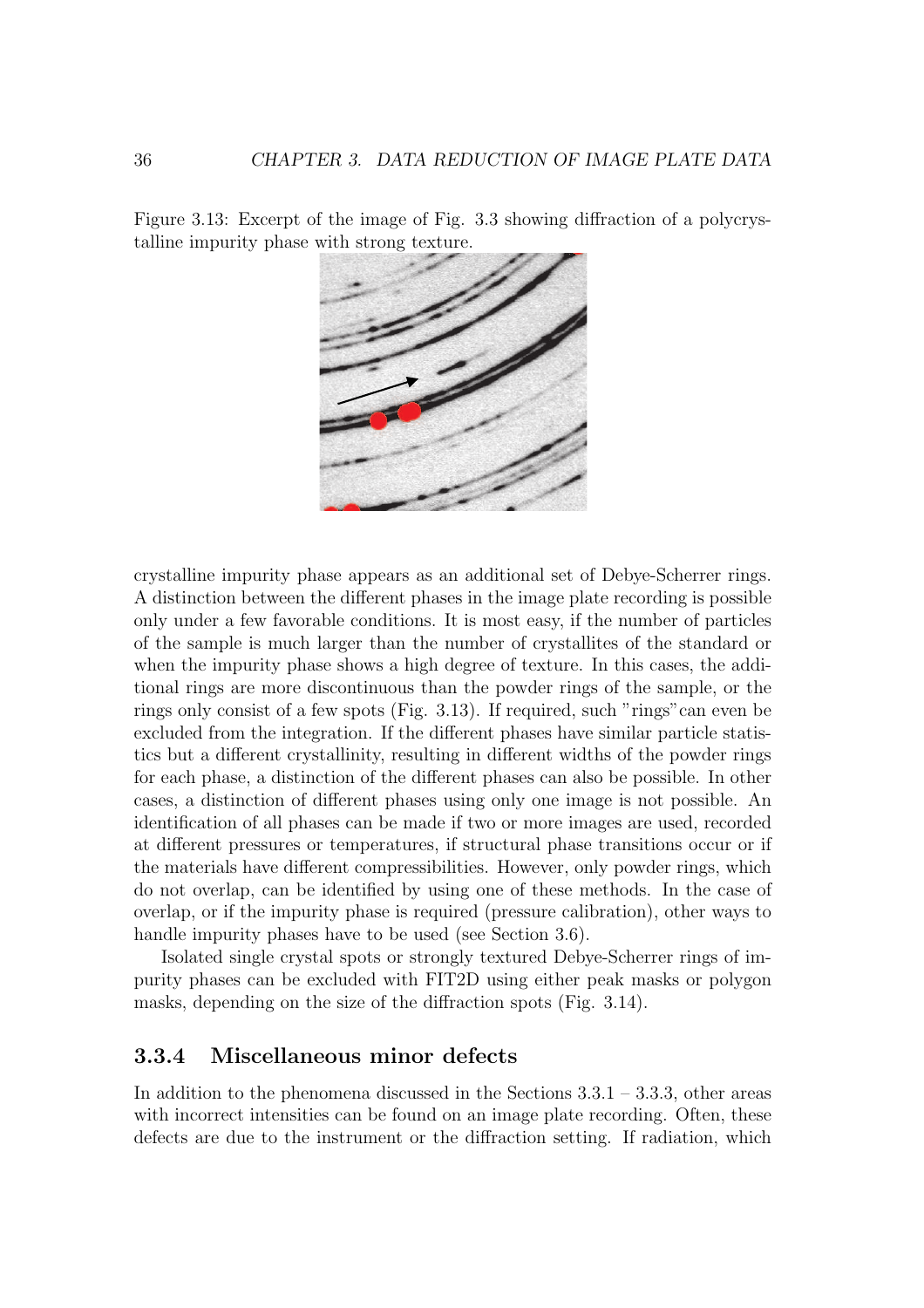#### 3.3. USING MASKS 37

Figure 3.14: Final mask (white areas) superimposed on the diffraction image of Fig. 3.3. It defines the areas to be excluded from the integration. The mask includes regions affected by the shadows of the beam stop, overexposed areas, diffraction spots of impurity phases and the diamond anvil cell, and miscellaneous minor defects (see Section 3.3.4).

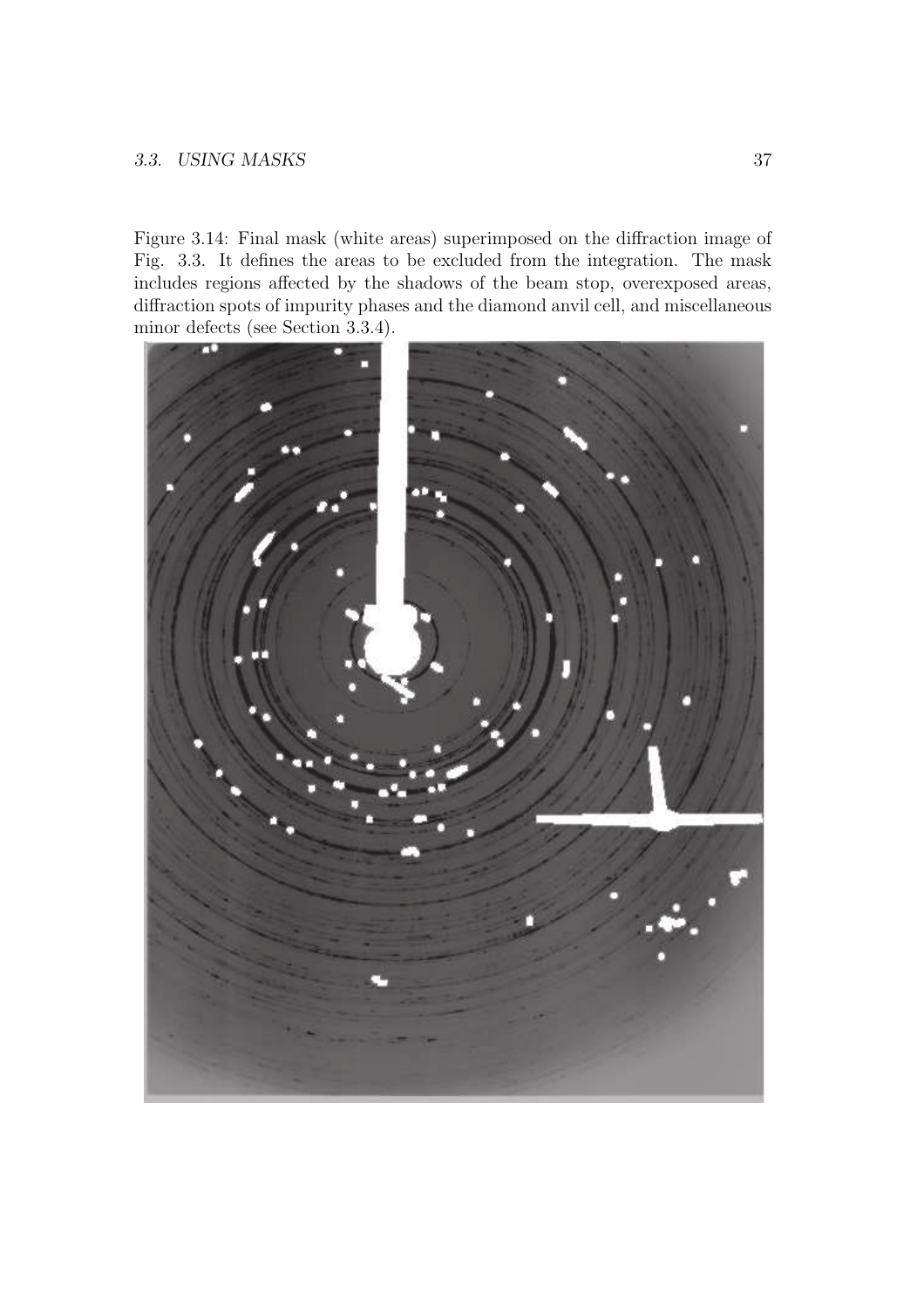Figure 3.15: Excerpt of the image of Fig. 3.3 showing a diffuse peak or streak next to the innermost powder ring. It is probably due to radiation scattered at the beam stop.



was scattered at the beam stop, hits the detection area, diffuse streaks pointing in the radial direction can be observed close to the beam center (Fig. 3.15). Dust on the backside of the diamond anvil or on the image plate, or a defect of the image plate, if a flat field correction was not performed, can appear as a point like shadow on the image (Fig. 3.16). Fortunately, these phenomena are not very frequent and thus they hardly influence the intensities of the integrated powder pattern (Fig. 3.12). Nevertheless they should be removed prior to the integration of the image plate data.

## 3.4 Calibration

As already discussed in Section 3.1, four parameters describing the geometry of the Debye-Scherrer rings on the detection plane (two coordinates of the beam center, tilt angle and tilt plane rotation angle) and two parameters describing the instrumental setup (wavelength of the radiation and sample to detector distance) must have been determined before the integration of a image plate recording of powder diffraction data can be performed and data of intensity versus diffraction angle 2Θ or d-spacing can be obtained. There are two different ways in FIT2D to determine these parameters.

For a series of measurements, which were all made using the same setup, it is sufficient, to do the calibration only once and then use the values obtained in the calibration for all other measurements. This applies to all the high-pressure series reported in this thesis, since during a series, the position of the sample the wavelength or the alignment of the detector were not changed. For the two high-pressure series of  $Nb<sub>3</sub>Te<sub>4</sub>$  however, the position of the beam center and the tilt angles were determined individually for each image, because there was no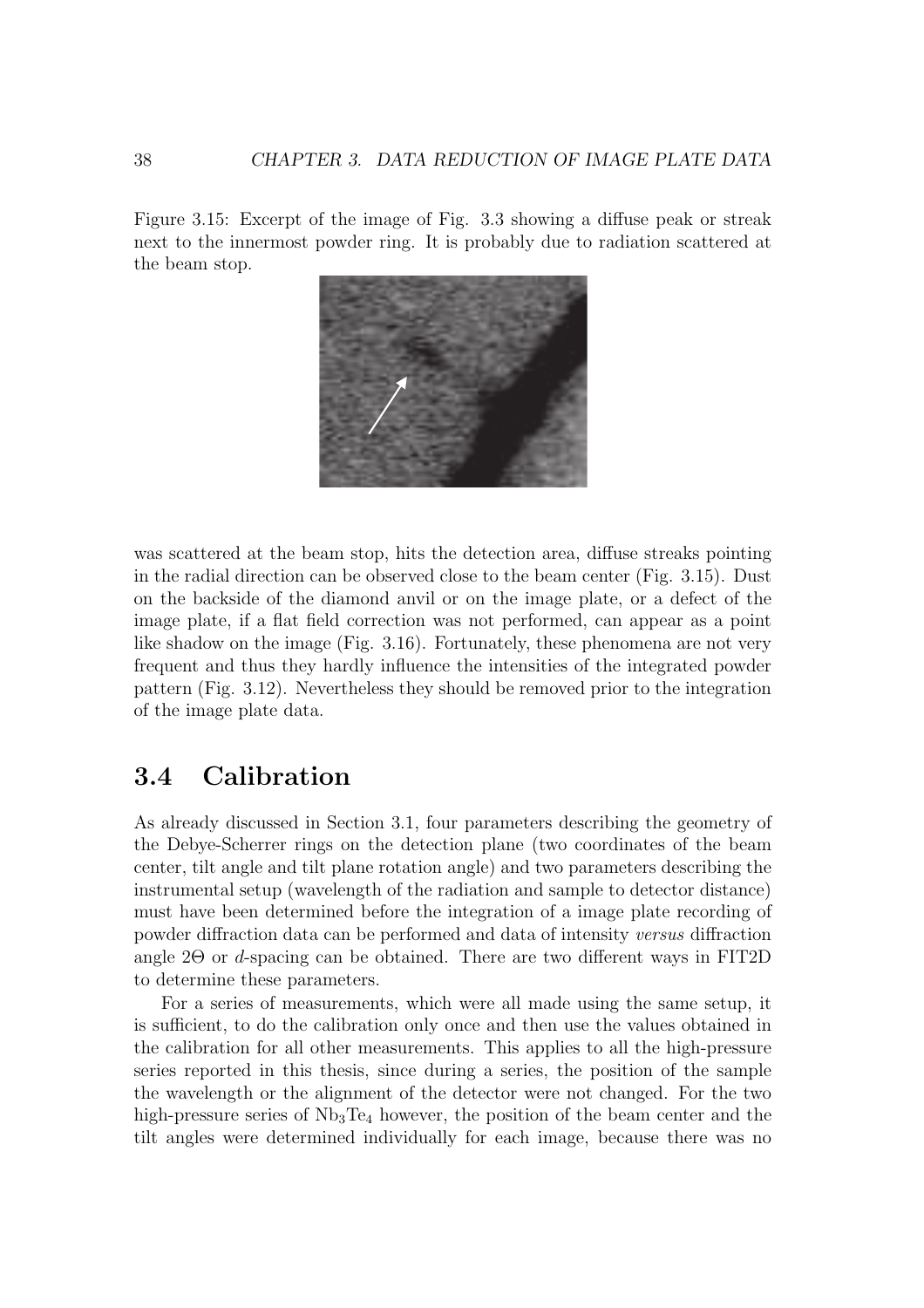#### 3.4. CALIBRATION 39

Figure 3.16: Excerpt of the image of Fig. 3.3 showing a point shadow appearing at a random location of the image. Its origin is either a defect on the imaging plate or dust on the backside of the diamond anvil.



experience with the detector and the stability of the alignment. For the images of a single series, the refined positions of the beam center were in good agreement, and also the values of the tilt angle were all close to zero. Larger deviations between the individual values of the tilt plane rotation angles were found but these deviations are regarded to be artificial because in the limit of zero tilt angle, the tilt plane rotation angle is meaningless and the observed change of the "ellipticity"of the powder rings are more likely due to sample related effects that change the distribution of intensity on the powder rings rather than a shift of the detector.

#### 3.4.1 Calibration using an external standard

All six geometrical parameters can be determined in a single step using an external standard, i.e. using a material whose lattice parameters and symmetry are known. To be able to use the procedure described here, an additional powder diffraction experiment has to be performed (calibration measurement) in which a sample is the standard material. The instrumental conditions must be the same for the calibration measurement and the actual experiment. So each time the sample-to-detector distance or the wavelength of the radiation is changed, a new calibration measurement is required. FIT2D only allows standard materials, for which information about the indexing was coded into the program. The list currently includes  $\text{Al}_2\text{O}_3$ , LaB<sub>6</sub>, NaCl, CeO<sub>2</sub>, Silicon and Paraffin wax. After the image plate recording is read into the program and the corrections for parasitic diffraction phenomena (Section 3.3) has been performed, the "calibrant"subroutine is invoked and the standard is specified. The user has to provide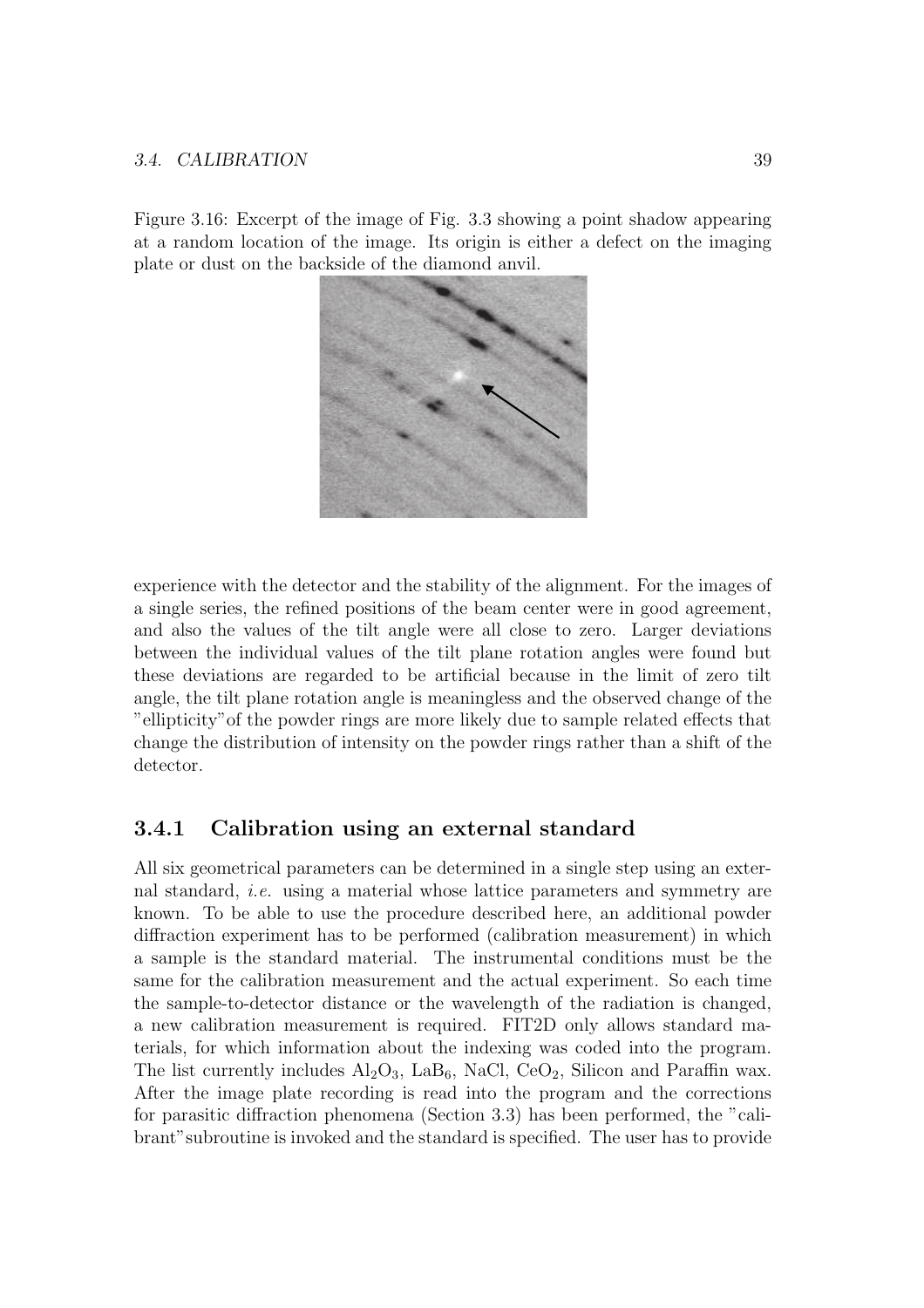starting values for the wavelength of the radiation and the sample to detector distance and one can select the parameters to be determined in the calibration procedure. However, the wavelength and the sample-to-detector distance are highly correlated and they cannot be determined together if a cubic standard material, e.g. silicon or  $LaB_6$ , is used. Therefore one of them, usually the wavelength, is measured by different methods and it is kept fixed. At the high-pressure beamlines of the ESRF, the wavelength calibration is made by the beamline scientist. This measurement involves a time-consuming procedure and usually a single wavelength is used for all experiments. The sample-to-detector-distance can be obtained by measuring it manually and the value obtained in this way is sufficiently accurate to be used as a starting value for calibration routine.

In the next step of the calibration procedure, the position of the innermost powder ring of the standard has to be marked on the diffraction image. This is done by selecting several points of the ring in the graphical representation of the image on the computer monitor. FIT2D only needs a few points, but to increase the accuracy, more than the requested points should be given. About ten points are sufficient. The points should be distributed homogeneously over the powder ring. The procedure continues automatically and the program calculates and suggests two sets of parameters, which are written to the terminal (in the UNIX version). The user has to select one, usually the one which has smaller standard uncertainties.

One must be aware, that the calibration is perfectly correct only for the standard measurement. When the sample is replaced, the sample-to-detector distance can change by an unspecified, however very small amount and by using the value obtained during the calibration, small systematic shifts of the diffraction angles and the the lattice parameters can be introduced. This does not apply to the relative shifts of lattice parameters, which were obtained from a series of measurements taken at different temperatures or pressures, as long as the sample has not been moved.

#### 3.4.2 Standard-free calibration

If a calibration measurement does not exist, like it was the case for the two high pressure series on pristine  $Nb<sub>3</sub>Te<sub>4</sub>$  described in this thesis (Chapter 5), the four parameters describing the geometry of the Debye-Scherrer rings can be determined in FIT2D for any diffraction image from the image itself. However, the wavelength of the radiation and the sample-to-detector-distance have to be known beforehand. The alternative calibration procedure is invoked by the "tilt"command and the information required on the first two screens of these routine has to be provided by the user. Several methods to find the beam center are available here, with the "circle coordinates" or the "ellipse coordinates" procedure being most appropriate. Both routines work in the same way. In a first step, one has to identify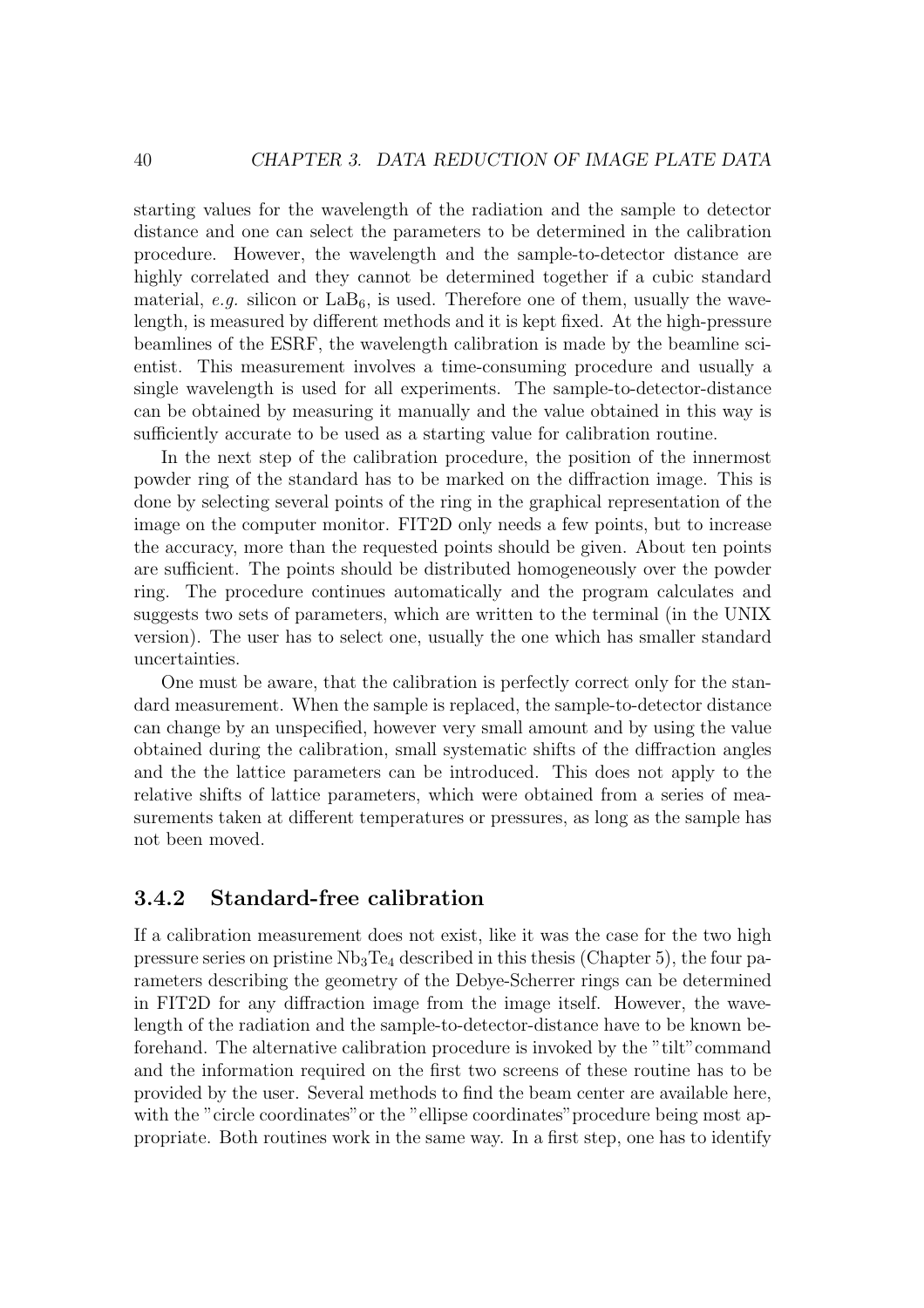a powder ring in the image. The procedure is almost analogous to specifying the innermost powder ring in the calibration using a standard. Here however, it is possible to select any powder ring, so a non-overlapping strong ring should be selected, which is completely on the image. After an appropriate number of points on the ring and a cutoff range, which specifies two limit radii between those the ring is found, additional powder rings can be indicated to be included in the calculation to obtain higher accuracy. The procedure concludes automatically and presents two solutions, from those the better one, having smaller errors, should be chosen.

## 3.5 Integration

The integration of image plate recordings of powder diffraction data is made almost automatically in FIT2D after the excluded areas have been defined and the calibration is completed. By invoking the "integrate"command, the routine is started. After the required parameters (see Sections 3.1 and 3.4) have been given, the desired format of the integrated data has to be specified. For data of intensity versus the diffraction angle 2Θ the "intensity conservation"option has to be disabled and the "geometrical correction of intensities"option has to be enabled. Finally the number of points of the integrated data ("number of bins in output scan") has to be given. FIT2D proposes a default value, which usually is about the horizontal size of the image in pixels. When this value is used, like it was done for all data used in this thesis, the maximum amount of information, which can be extracted from image plate data, is present in the integrated data. Using a larger value (oversampling) does not significantly improve the quality of the integrated pattern (Fig. 3.17), it merely increases the size of the data file. Using a smaller value (undersampling) may lead to loss of information and it may provide false intensities (Fig. 3.17).

## 3.6 Using Integrated Image Plate Data in Structure Refinements

Powder diffraction data that has been obtained by integrating image plate recordings with FIT2D can be used for structure refinements just like conventional powder diffraction data obtained by a point detector, if a few things are kept in mind.

• Format of the data: The integrated powder diffraction data should be saved in a format that stores the profile using one number that represents the diffraction angles or the d-spacing and another number that represents the intensity. The CHI-plot format is such a format. It can be read by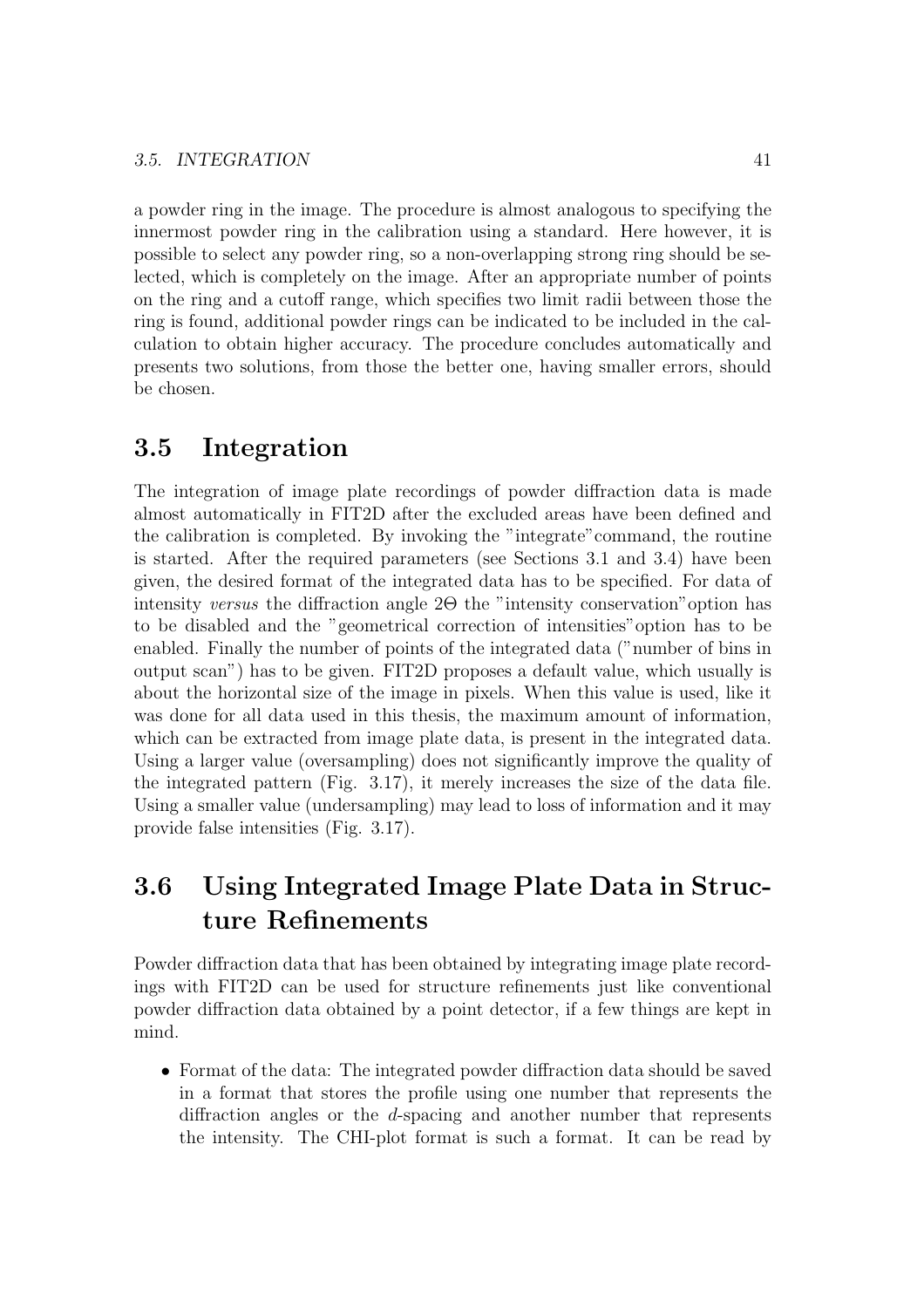Figure 3.17: Detailed view of two peaks in a powder diffraction pattern which was obtained by integrating image plate data. The effects of oversampling and undersampling of the data in the integration are shown.

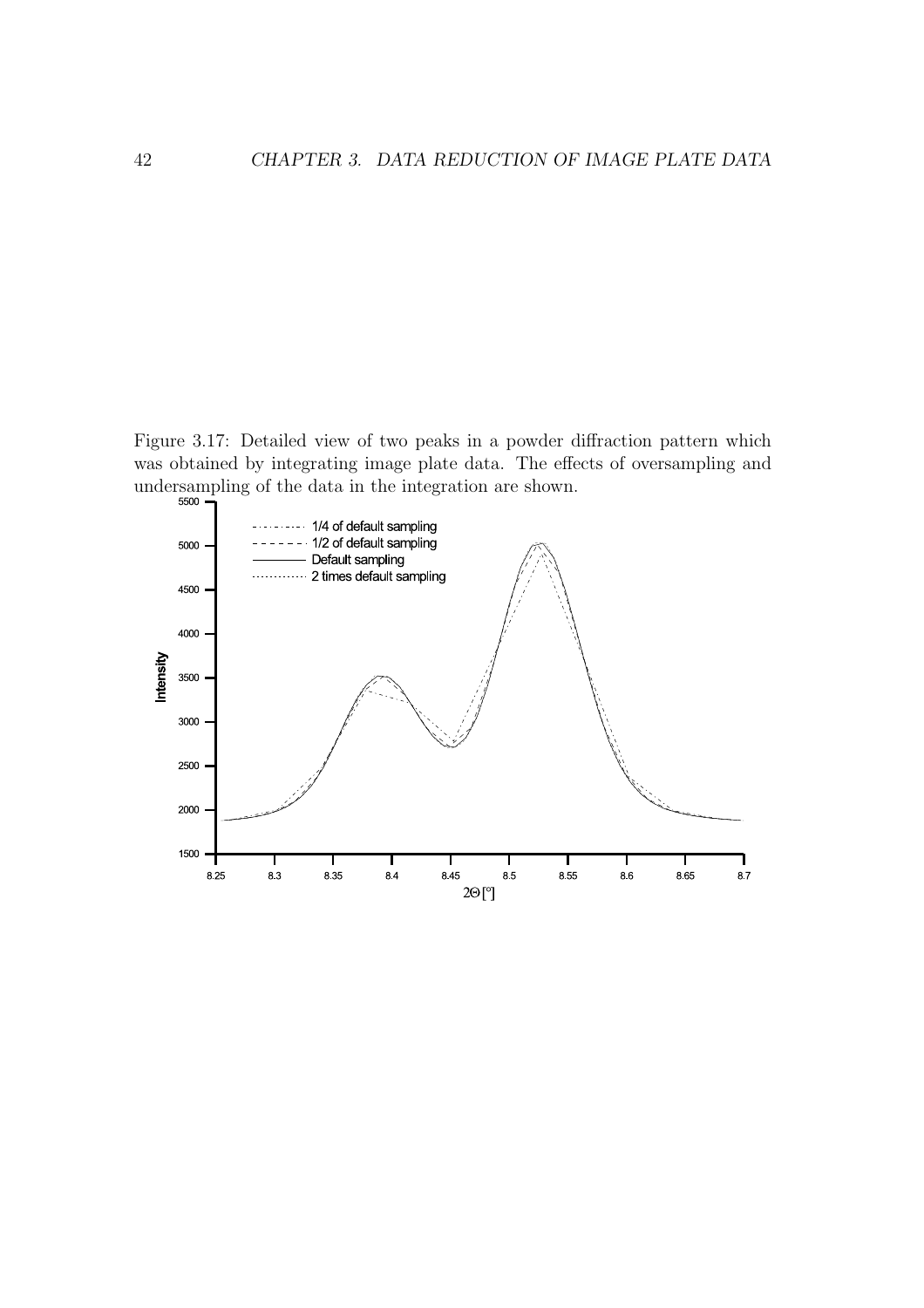#### 3.6. STRUCTURE REFINEMENTS 43

JANA2000 (Chapter 4), after the first few lines up to the line with the first data record have been deleted from the file. Other data formats, like the formats native to the Rietveld refinement programs GSAS (Larson & von Dreele, 1994) or Fullprof (Rodriguez-Carvajal, 2001) store only the intensity values and the diffraction angle or the d-spacing for each point is calculated from the value corresponding to the the first data record (starting value), the step size and the ordinal number of the record. If such a format is required, one has to make sure that during the conversion of the file formats the step size is calculated with sufficient accuracy. Otherwise, rounding errors can lead to angle-dependent zero shifts, or to discontinuities in the dependencies of the lattice parameters on pressure or temperature.

- Cutting off the edges of the data: As stated in Section 3.3 the intensities on an image plate recording found at regions shaded by the beam stop assembly are completely unrelated to the intensities found in non-shaded regions. This also applies to the integrated powder diffraction pattern (Figs. 3.4, 3.7 & 3.12). At high diffraction angles zero intensities are observed in these figures. This is due to the integration, which also included areas of the image outside the detection area of the image plate detector. At the beginning and at the end of the data file, all data which corresponds to these regions should be deleted. For any Bragg peaks in these areas, false intensities would be obtained. Also, the refinement of the background may fail, since most Rietveld refinement computer programs define the parameters of a background function at the lowest diffraction angles present in the data (e.g. in a shaded region) and apply them to the whole powder pattern. However, if data is removed from a powder pattern, great care has to be taken that no information are lost. E.g. in Fig.  $3.12$  at low angles, only the points with zero intensity and the points in the region, where the intensity increases rapidly, should be removed. At high angles only the points beyond the edge at 29◦ should be removed, while the region between the edges at 24◦ and at 29◦ should be kept and an attempt should be made to define a manual background for this region.
- Background: In high pressure experiments using diamond anvil cells, the background is usually very high and it varies with the diffraction angle. Functions with a few parameters cannot describe this background, and a combination of a manual background and a background function has to be used in the refinement.
- Impurity phases / peak overlap: The best way to treat multiple phases in a powder pattern is to perform simultaneously Le Bail fits or Rietveld refinements of all phases. In this way the most accurate peak intensities can be extracted from the powder pattern for isolated peaks and for overlapping